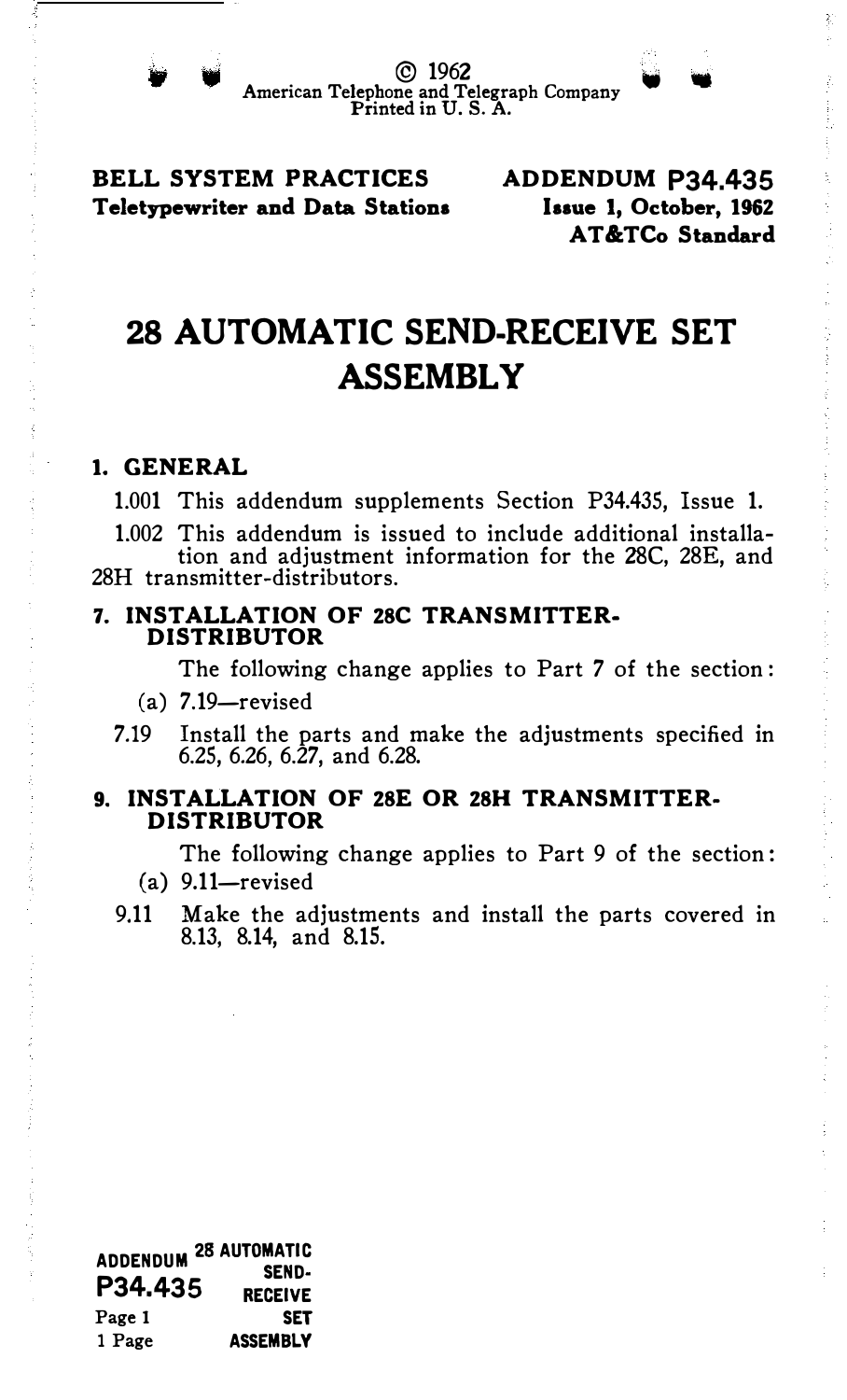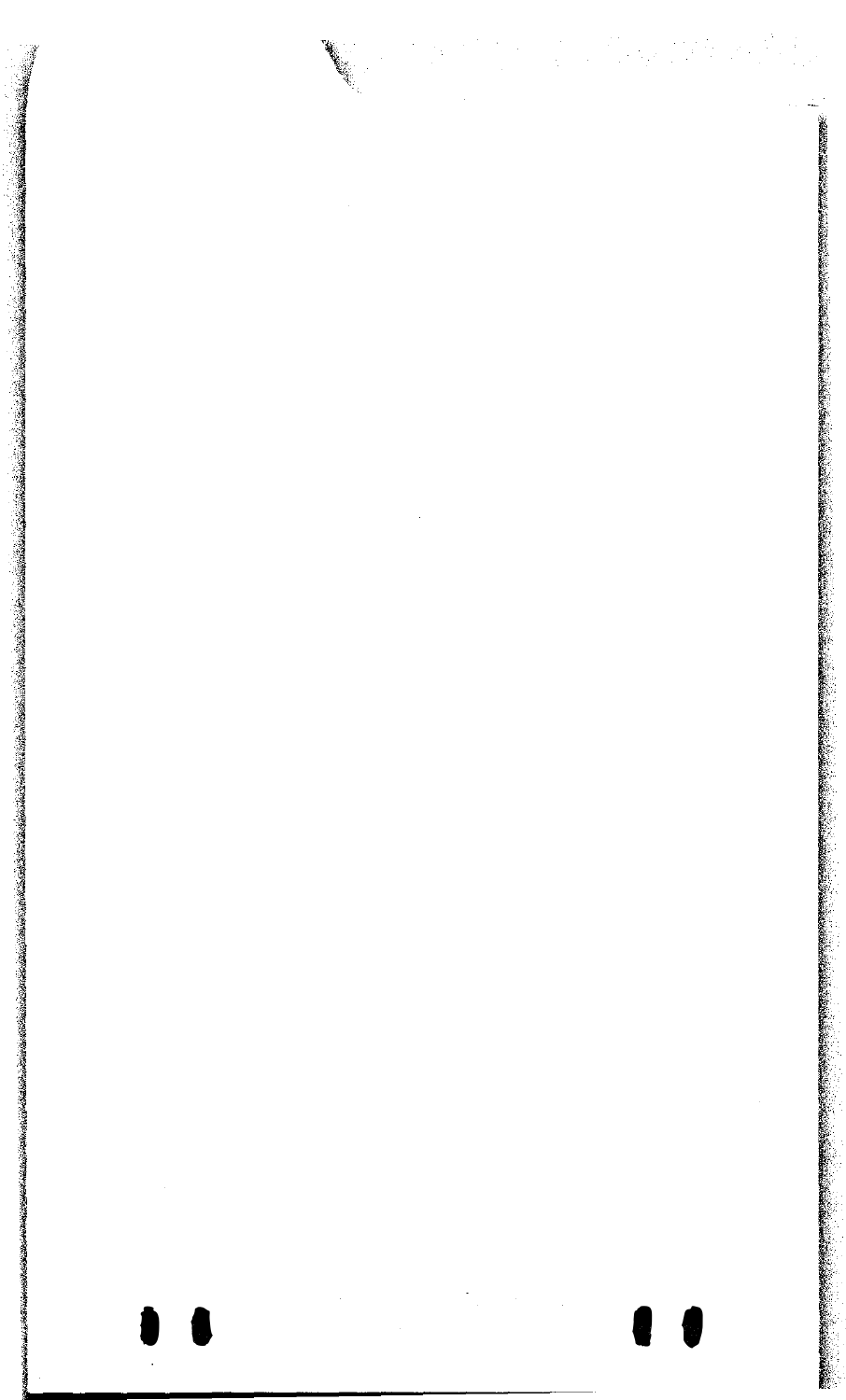# BELL SYSTEM PRACTICES Teletypewriter and Data Stations



# 28 AUTOMATIC SEND-RECEIVE SET ASSEMBLY

# CONTENTS PAR. NO. 1. GENERAL . . • . . . . . . . . . . . . . . . . . . . . . . . . . . . . . . . . 1.01-1.04 2. GENERAL SEQUENCE OF INSTALLATION OF COMPONENTS . . . . . . . • • . . . . . . . . . . . . . . . 2.01 3. CABINET ASSEMBLY . . . . .• . . • . . . . . . . . .. . . . 3.01-3.04 4. INSTALLATION OF ELECTRICAL SERVICE UNIT ........................... 4.01-4.07 5. INSTALLATION OF PERFORATOR-TRANSMITTER-BASE, MOTOR UNIT, AND TYPING UNIT . . . . . . . . . . . . • . • . . . . . . . . 5.01-5 .11 Initial Assembly Before Installation.......... 5.01-5.03 Adjustments Before Installation ............. 5.04-5.07 Installation of Units . . . . . . . • . . . • . . . . . . . . . . . 5.08-5.11 6. INSTALLATION OF 28B TRANSMITTER-DISTRIBUTOR . . . . . . . . . . . . . . . . . . . . . . . . . . . . 6.01-6.28 7. INSTALLATION OF 28C TRANSMITTER-DISTRIBUTOR . . . • . . . . . . . • . . . • . . . . . . . . . . . . 7.01-7.19 8. INSTALLATION OF 28F OR 28G TRANS-MITTER-DISTRIBUTOR ................. 8.01-8.15 9. INSTALLATION OF 28E OR 28H TRANS-MITTER-DISTRIBUTOR .................. 9.01-9.11 10. INSTALLATION OF 4A TAPE WINDER IN A 28 TELETYPEWRITER CABINET WITH TAPE-WINDER COMPARTMENT 10.01-10.02 11. MISCELLANEOUS INSTRUCTIONS ....... 11.01-11.10 12. OPERATING TESTS ......................... 12.01-12.09 13. REFERENCE BELL SYSTEM PRACTICES. 13.01-13.02

| 28 AUTOMATIC |                |
|--------------|----------------|
|              | SEND-          |
| P34.435      | <b>RECEIVE</b> |
|              | <b>SET</b>     |
| Page 1       | ASSEMBLY       |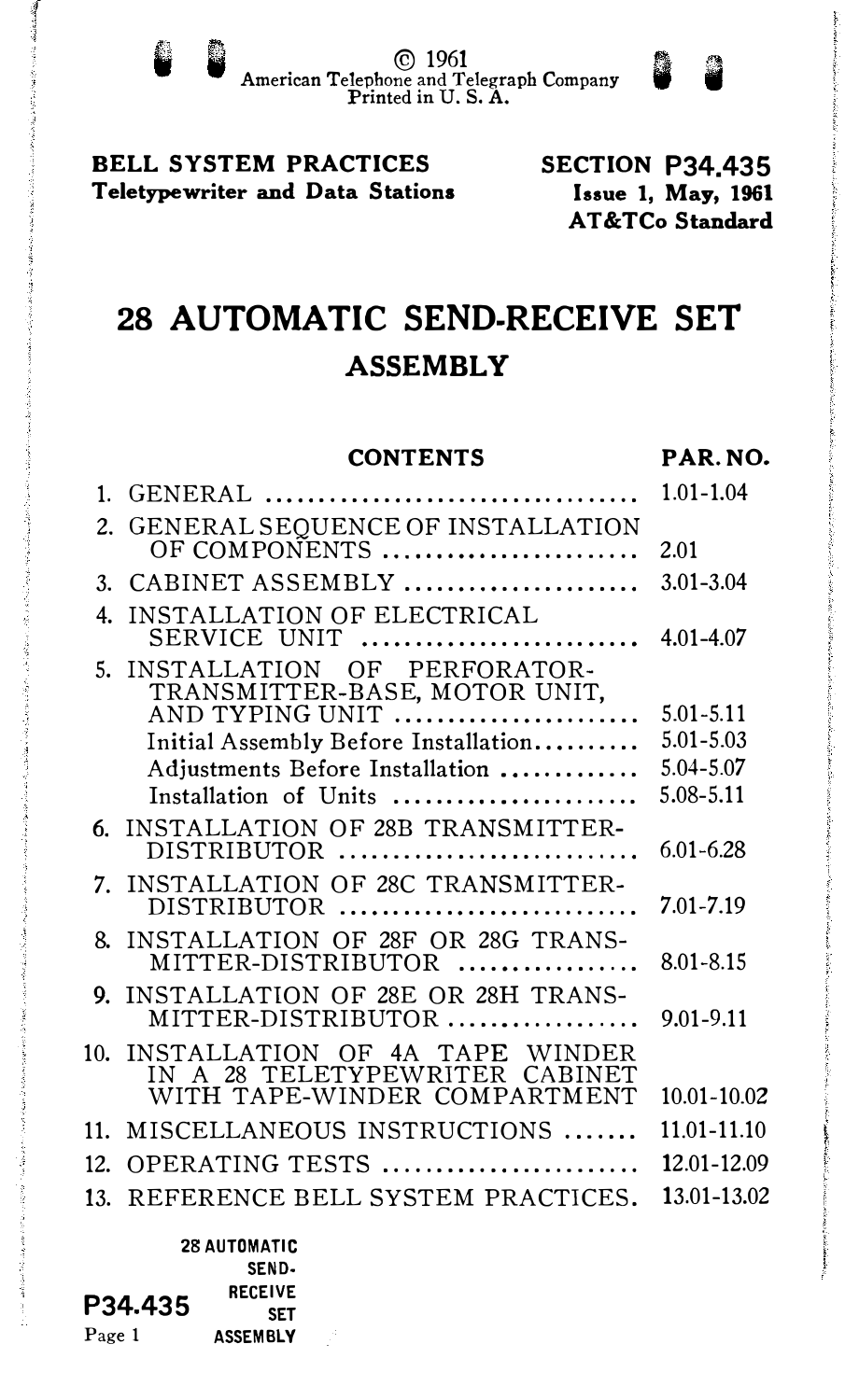# 1. GENERAL

1.01 This section describes the method of assembling a 28 automatic send-receive set (hereafter referred to as a 28 ASR) and also includes the requirements and adjusting procedures needed for proper operation of the set.

1.02 Instructions for installing an auxiliary typing reperforator in a 28 ASR cabinet (28G teletypewriter cabinet) will be given in a separate Bell System Practice.

- 1.03 In this section all references to direction are made from the operator's position in front of the set.
- 1.04 As stated in the section entitled 28 Automatic Send-Receive Set-List of Units, the 28 ASR is not coded as

a set but the various components must he ordered with regard to the features for which they are coded in order for the individual 28 ASR to provide the facilities desired.

### 2. GENERAL SFOUENCE OF INSTALLATION OF **COMPONENTS**

- 2.01 The components should be installed in the following sequence when assembling a 28 ASR.
	- (1) Cabinet
	- (2) Electrical Service Unit
	- (3) Perforator-Transmitter-Base, Motor Unit, Gears for both the Typing Unit and the Punch Mechanism
	- (4) Typing Unit
	- (5) Transmitter-Distributor Unit and Base

The general arrangement of the components of the 28 ASR are shown in diagram form in Fig. 1. An illustration of a typical 28 ASR with typing unit removed (top view) is shown in Fig. 2. Fig.I,2

Note: If the set is being assembled from new components, observe the following precautions:

Unpack all components with care.

Observe all caution labels and instructions.

All bags and loose parts should be kept with their associated components until used to assemble the set.

# 3. CABINET ASSEMBLY

3.01 Adjust the four feet of the cahinet using a 3/4-inch open-end wrench, until the cabinet is level. If desired, a maximum of one-inch increase in cabinet height may be obtained by this adjustment. This adjustment may be modified at the time of station installation, if necessary.

I I I I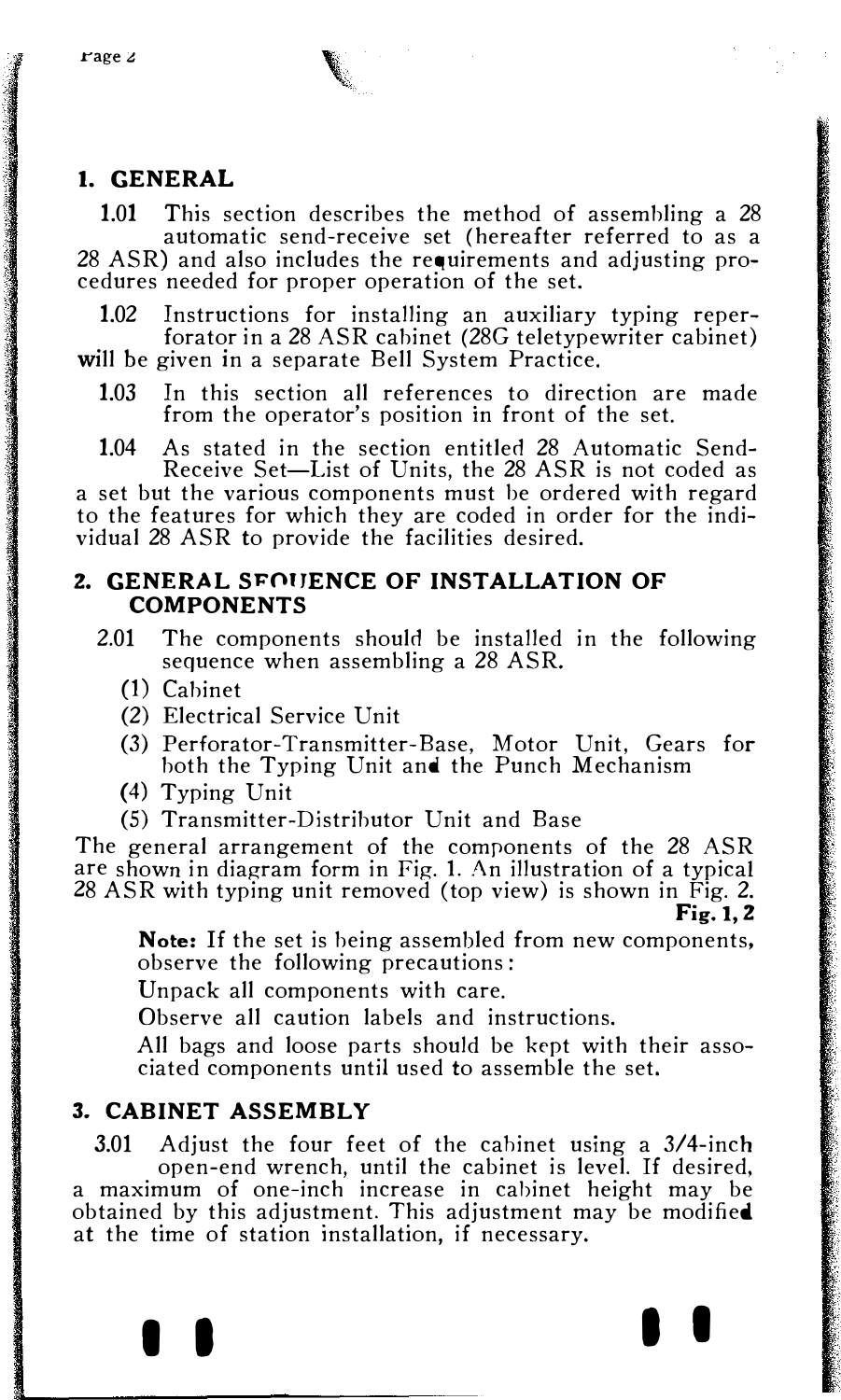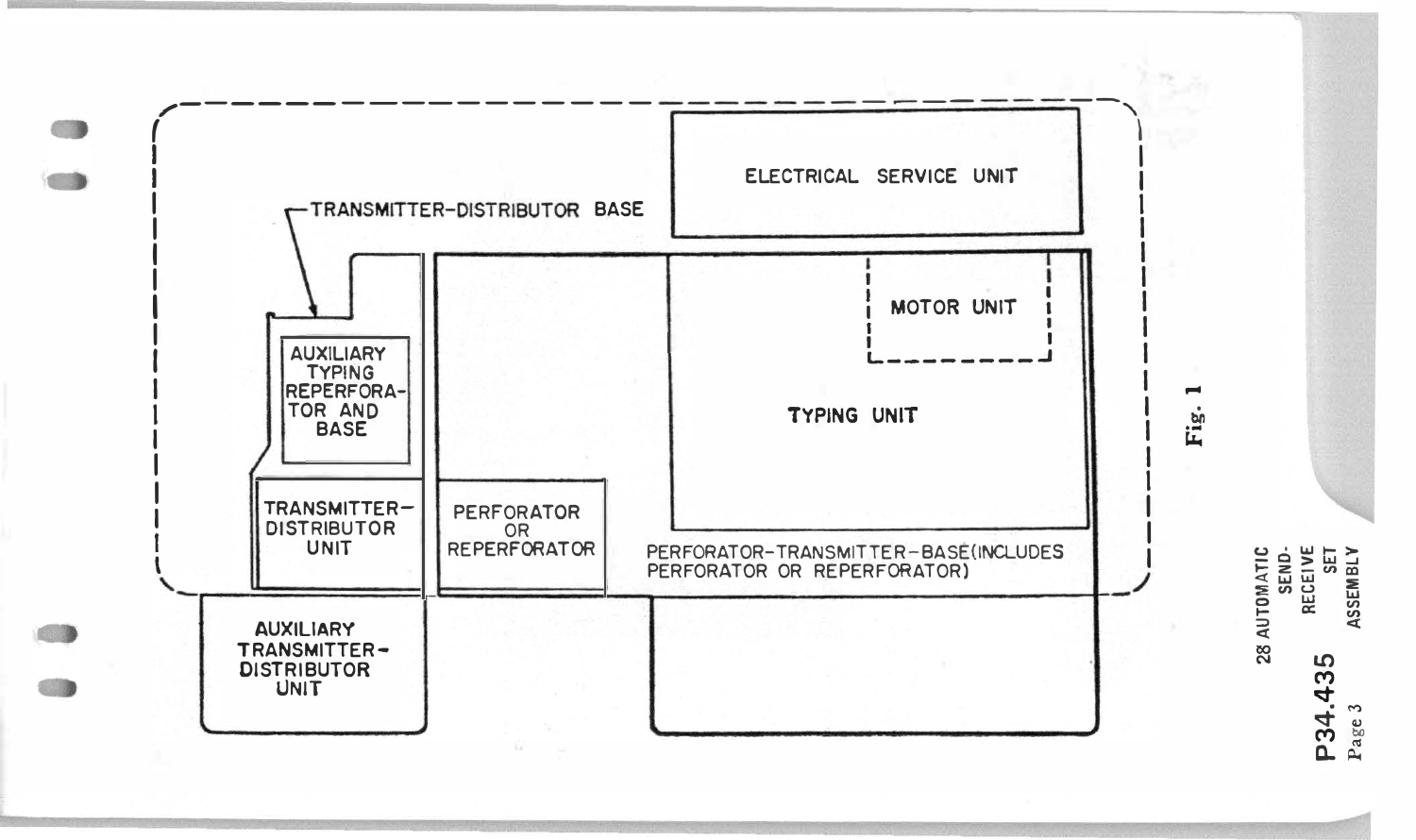

 $Fig. 2$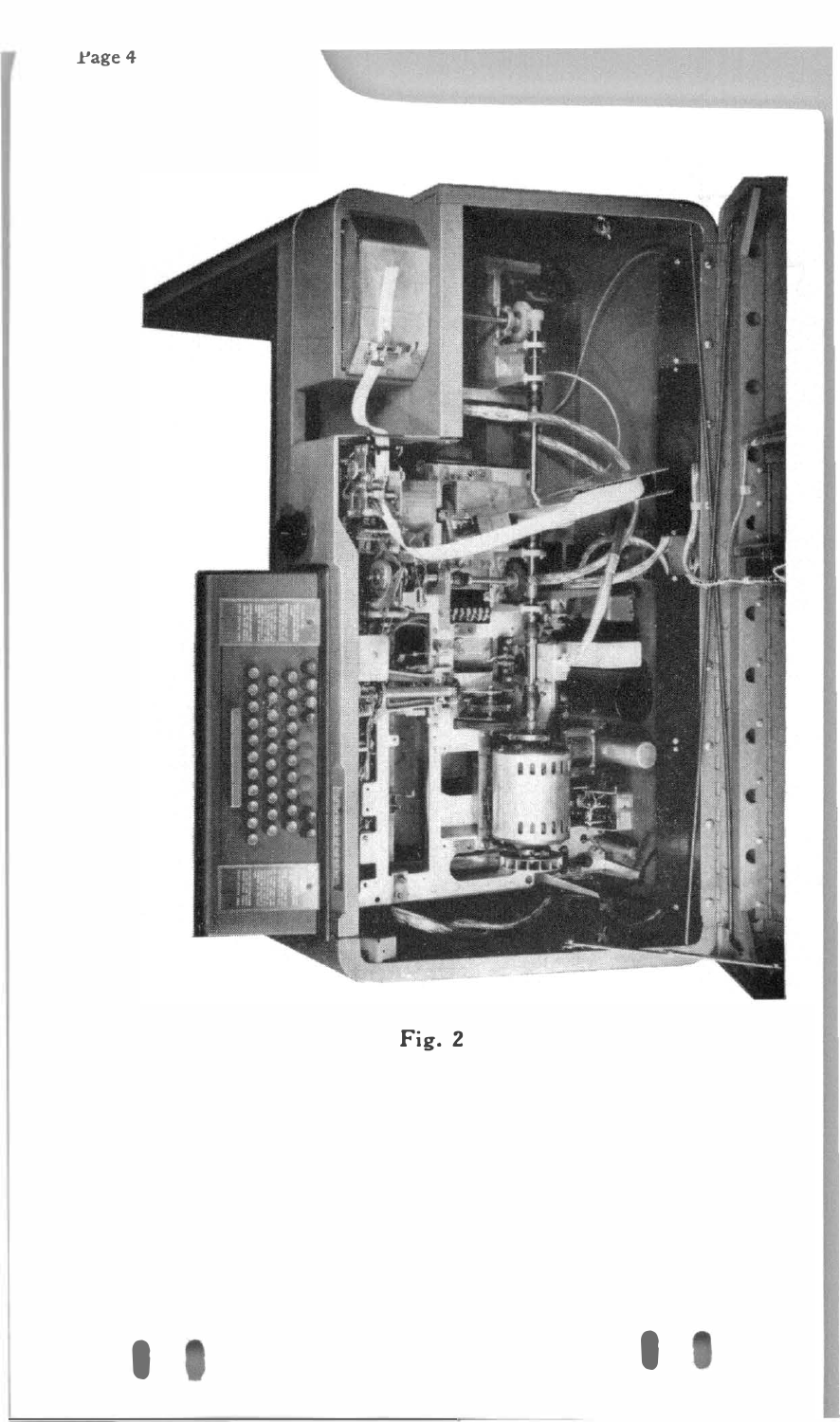### 3.02 Electrical Connections

(a) Remove the cover plate from the right rear corner of the floor of the lower compartment of the cabinet. Remove the two punchouts from the cover plate and reinstall the cover plate in the floor of the cabinet. Install clamp bushings in the two punched-out holes and feed the line and power cords through them and then up through the hole in the right rear corner of the shelf of the apparatus compartment. If additional cable thickness is required, wind the clamping point of the cord with electrical or friction tape.

• • • •

(b) Make line and power connections to the cabinet terminal block in accordance with the wiring diagram for the 28 ASR cabinet being used.

Note: At the time of station installation, the screw located on the right rear of the cabinet above the C40 terminal should be connected to the common station ground.

3.03 Insert the shaft of the power switch under the right base angle of the cradle so that the control handle protrudes through the hole provided in the right front of the cabinet, the shaft rests on the spring mounted under the right end of the rear base rail, and the arm bracket is to the rear of but just touching the rear base rail of the cradle.

Note: In order to prevent transmission of vibrations to the cabinet and thereby to aid in reduction of the operating noise level, be sure that all components of the set are mounted in such a way that they do not come in direct contact with the cabinet shell.

3.04 Before making any tests, connect the set to the external line and then to power.

#### 4. INSTALLATION OF ELECTRICAL SERVICE UNIT

4.01 Insert the LINE-TEST key shaft under the left side of the cradle of the cabinet so that the control handle protrudes through the hole provided in the center front of the cabinet, the shaft rests on the spring mounted on the left end of the rear base rail, and the arm bracket is to the rear of but just touching the rear base rail of the cradle.

4.02 Place the electrical service unit in the rear right corner of the cabinet behind the cradle with the legs extending upward and the nameplate facing the front. Install the two mounting studs through the holes in the electrical service unit container and into. the threaded holes in the cabinet shelf.

28 AUTOMATIC SEND· RECEIVE SET **ASSEMBLY** P34.435 Page 5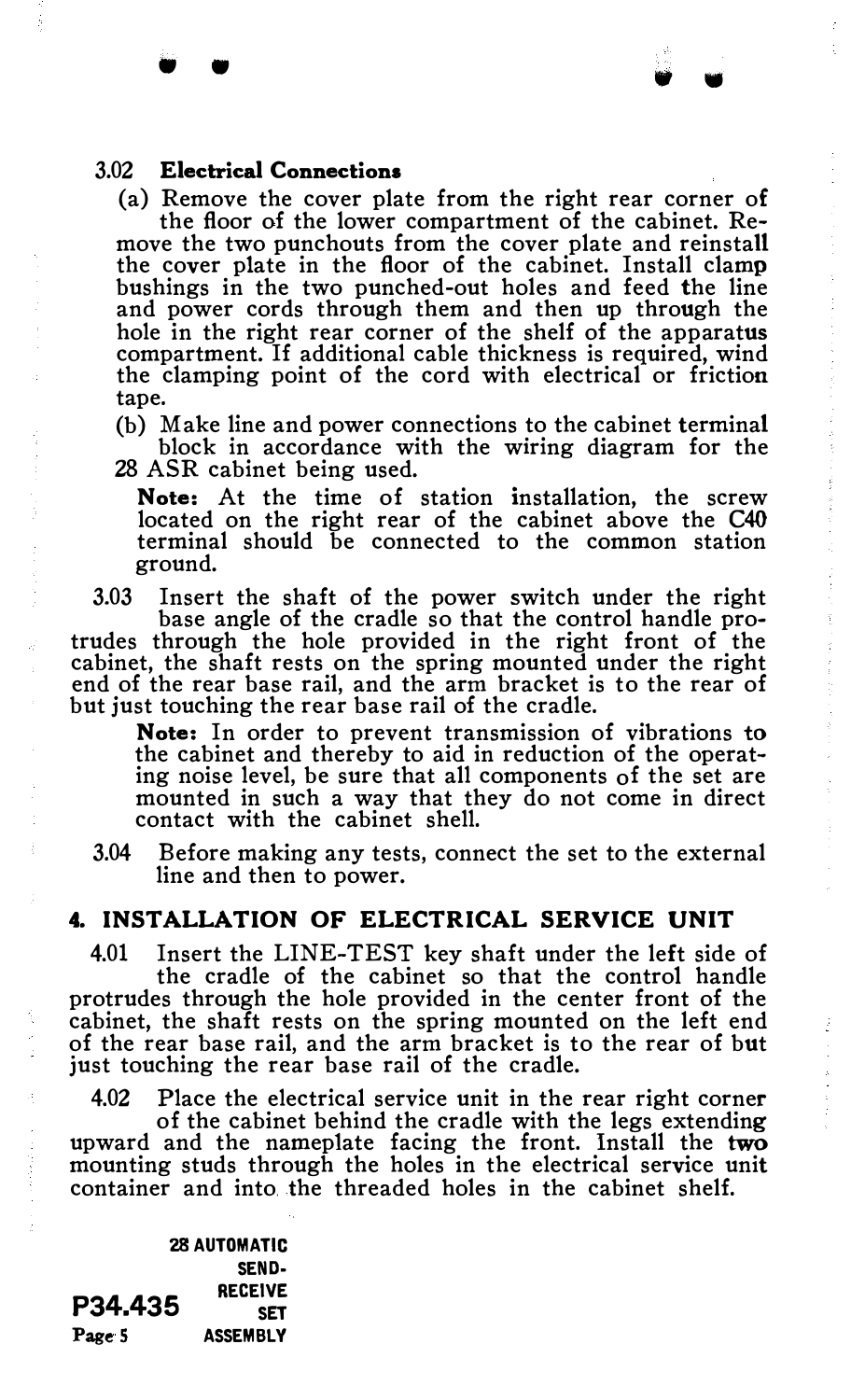4.03 Connect the cabinet terminal block cables in accord ance with the wiring diagram for the particular cabinet and electrical service unit being used.

4.04 Route each of the cables to be used to connect the typing unit, the perforator-transmitter-base, and the transmitter-distributor to the approximate location where it will later be connected to its respective component.

4.05 Make the necessary strap connections at the cabinet terminal block as shown in the wiring diagram for the electrical service unit.

4.06 Fasten the power switch fork to the bracket arm of the power control switch with the screws, lockwashers, and washers provided. Place this fork end over the power switch on the electrical service unit and locate the end of the power control switch shaft in the hole near the right end of the con-tainer of the electrical service unit. The right-angle handle of this switch should point to the right. Make certain that the groove in the end of the shaft engages the hole in the electrical service unit container.

4.07 Repeat 4.06 for the LINE-TEST key switch on the left side of the electrical service unit, with the exception that the control handle should point to the left.

#### S. INSTALLATION OF PERFORATOR-TRANSMITTER-BASE, MOTOR UNIT, AND TYPING UNIT

#### Initial Assembly before Installation in Cabinet

5.01 Place the motor unit on right rear of the perforatortransmitter-base and line up the screw holes of the motor mounting plate with the screw holes of the motor mounting strip. Secure the motor unit to the base with three of four mounting screws (with captive lockwashers). At this time omit the screw from the left rear corner of the motor mounting<br>plate.

5.02 Connect the motor leads to terminals 1 and 2 of the terminal block on the perforator-transmitter-base just

to the left of the motor unit.

5.03 Install the gears for 60, 75, or 100 wpm operation of the 28 ASR using the following procedure.

(a) Remove the screw and lockwasher from the left end df the motor shaft. Place the motor pinion on the motor shaft with the gear end toward the motor. Secure the gear with the screw and lockwasher just removed.

I I I I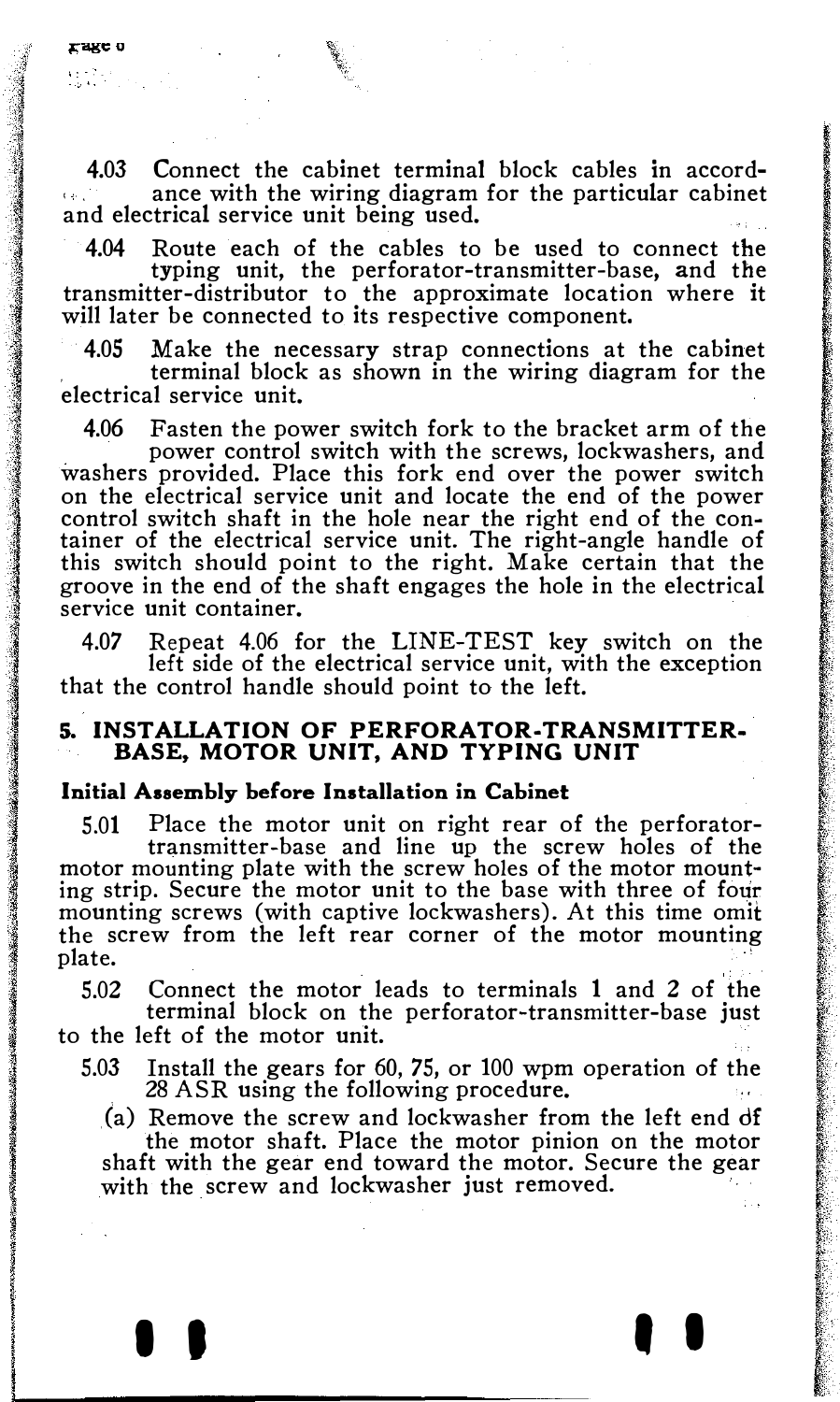(b) Remove the two screws and lockwashers from the hub on the right end of the intermediate gear shaft. Mount

• • • •

the typing-unit intermediate driven gear on the shaft with the flat side of the gear to the right. Secure the gear with the two screws and lockwashers just removed. Make certain the motor gear and the typing-unit intermediate driven gear are properly meshed.

(c) Slide the end of the motor coupling shaft into the coupling end of the motor gear. Slide the coupling with setscrews over the shaft with bearings and the pinion gear for the punch. Properly seat the shafts in the couplings and tighten the setscrews in both couplings. Place the gear guard over the motor pinion, matching up the screw hole in the gear guard with the rear left screw hole of the motor mounting plate. Secure the guard with the remaining motor mounting screw.

(d) Place the typing unit on the keyboard base mechanism with the front feet of the typing unit placed over the

typing unit locating studs. Rotate the motor shaft by hand until the gear teeth are meshed. Secure the typing unit to the base using the four mounting screws with captive lockwashers.

#### Adjustments before Installation

5.04 Typing Unit to Signal Generator: There should be a barely perceptible amount of backlash between the signal-generator gear and the typing-unit main-shaft gear at their closest point.

(a) To adjust, remove the signal generator and add or

remove shims beneath the rear of the signal generator frame.

5.05 Typing-unit Intermediate Driving Gear to Typing-unit Main-shaft Gear: There should be a barely perceptible amount of backlash between the typing-unit main-shaft gear and the typing-unit intermediate driving gear at their closest point.

(a) To adjust, loosen the three mounting screws on the intermediate-gear bracket until the bracket is held only friction tight. Position the complete intermediate-gear assembly by utilizing the adjusting slot at the rear of the bracket. Tighten the mounting screws.

5.06 Motor Pinion to Intermediate Driven Gear: There should be a barely perceptible amount of backlash between the motor pinion and the intermediate driven gear at. their closest point.

28 AUTOMATIC SEND· **P34.435** RECEIVE l'age7 ASSEMBLY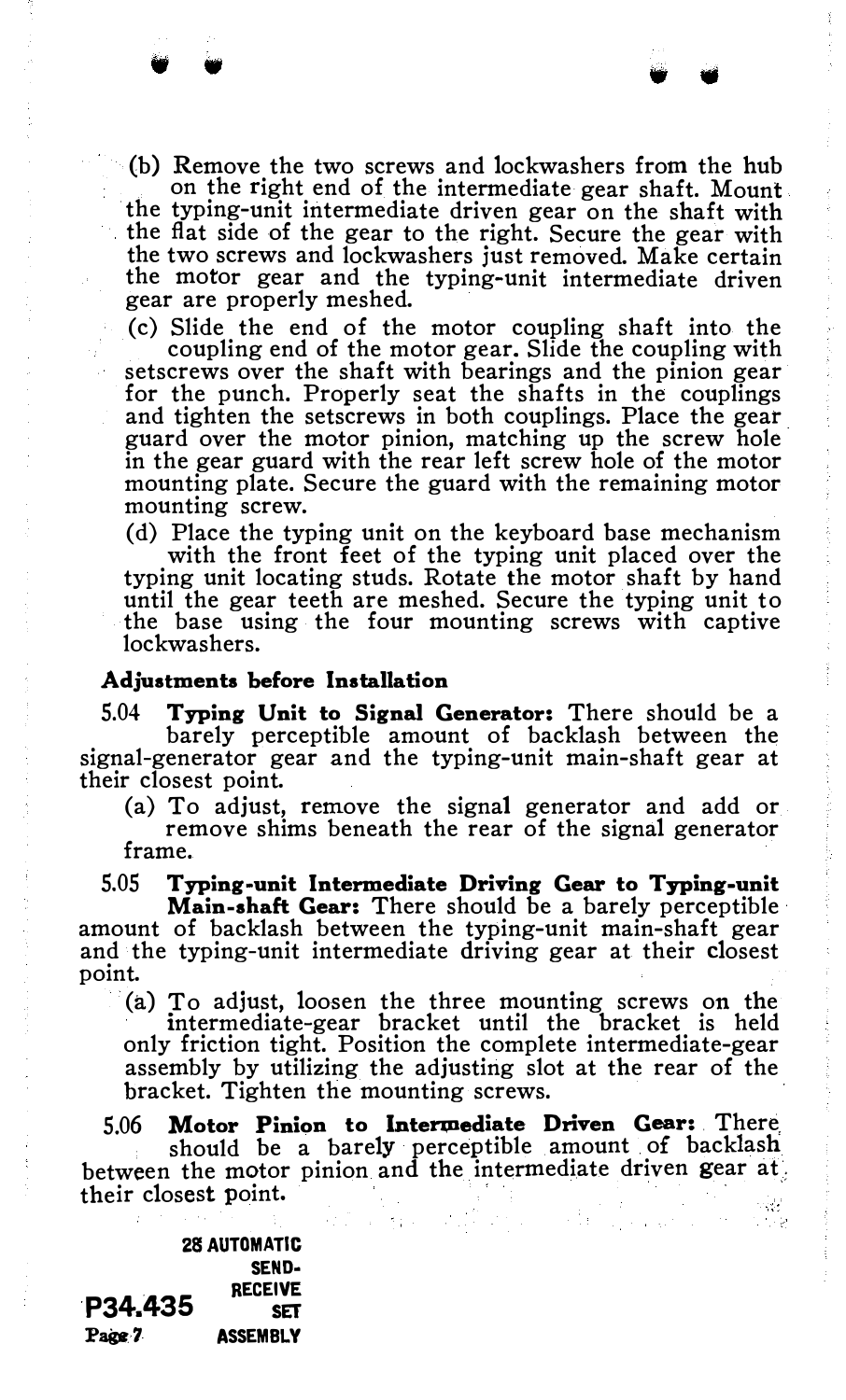(a) To adjust, loosen the adjusting and clamping screws located on the front end of the intermediate-gear bracket and raise or lower the front end of the bracket as required. Refine this adjustment and the typing-unit gear adjustment if necessary in order to obtain quiet operation. Tighten the screws.

5.07 Remove the four mounting screws that secure the typing unit and lift the typing unit off the base.

# Installation of Units in Cabinet

5.08 Remove the front panel and the transmitter-distributor housing including the crossbar from the cabinet in accordance with the section entitled 28 Teletypewriter Cabinet-Disassembly and Reassembly Routines.

- Note: Before installing the perforator-transmitter-base in the cabinet, check to see whether or not the transmitter-distributor base has been equipped with rubber isolation bushings for reduction of noise level. If the transmitter-distributor base has been modified in this manner, then the perforator-transmitter-base must be raised by inserting a washer 0.095 inch thick under each corner in order to maintain proper alignment between the keyboard and the shafting of the transmitter-distributor base.
- 5.09 Fasten the perforator-transmitter-base to the cabinet cradle assembly with the four studs provided.
- 5.10 Typing Unit

Note: Before reinstalling the typing unit, insert a piece of bond paper between the selector-magnet pole faces and the armature to soak up any lubricant which may have accumulated. When removing the paper make sure no lint or bits of paper remain on the pole faces. Reinstall the typing unit on the base in accordance with 5.03(d).

5.11 Electrical Connection: Insert the plug that terminates the cable coming from the left end of the electrical service unit into the receptacle connector at the middle rear of the perforator-transmitter-base. Push the plug down until it is latched in position in the receptacle.

#### 6. INSTALLATION OF 28B TRANSMITTER-DISTRIBUTOR

6.01 Mount the tape chute (supplied with the 28F teletypewriter cabinet) friction tight on the transmitter-distributor base using the two screws, two lockwashers, and two washers provided.

I I I I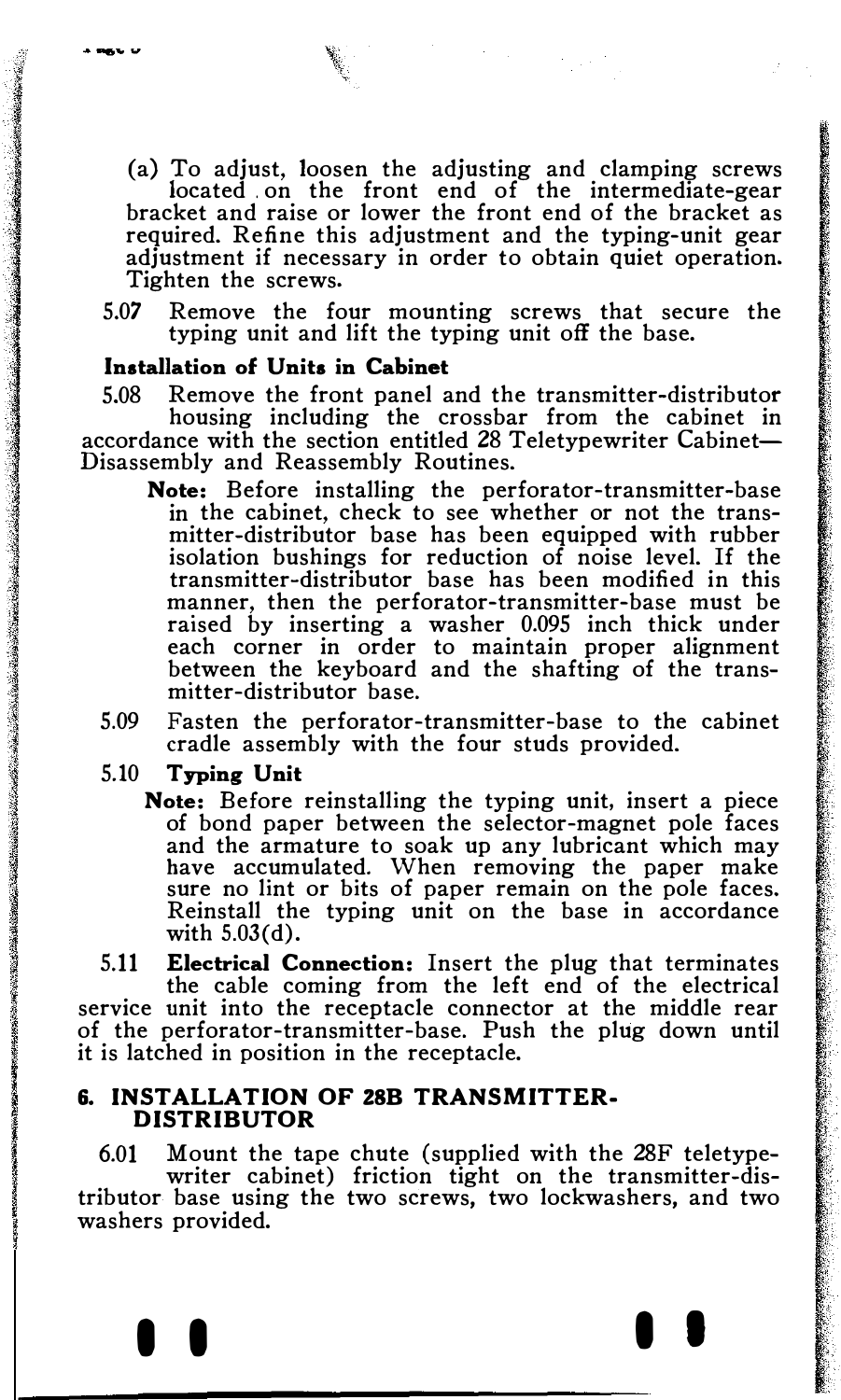6.02 Loosen the base locating bracket on the cradle of the cabinet. Install and tighten the two transmitterdistributor adjusting studs in the front base rail of the cradle.

6.03 Loosen the two gear-guard mounting screws, slide the gear guard forward and lift it off the transmitterdistributor base.

6.04 Install the gear for 60, 75, or 100 wpm operation on the main shaft, and install the pinion on the shaft with bearings of the transmitter-distributor base.

6.05 Install the transmitter-distributor base on the cradle using the screw, three lockwashers, three washers, and two nuts furnished with the base. Fasten friction tight.

6.06 Install the coupling shaft and the two rubber couplings between the driving shaft of the transmitter-distributor

base and the power shaft of the perforator-transmitter-base. The driving shaft and power shaft should be in line.

(a) To adjust, move the transmitter-distributor base back-

ward or forward until the shafts are lined up. Check with a straightedge.

6.07 Remount the gear guard on the transmitter-distributor base and tighten its mounting screws.

6.08 Mount the plate with studs (part of the 28B transmitterdistributor housing) to the front of the transmitter-

distributor unit using the two screws, lockwashers, and washers provided. This plate should fit tightly against the cover plate, top plate, and tape-guide plate.

6.09 Turn the three mounting bushings of the transmitterdistributor unit so that they protrude approximately 7/32 inch beneath the unit's main casting and place the unit on the base. Mount the two receptacles of the transmitter-distributor cable assembly on the mounting bracket on the base with the female receptacle next to the base casting. Plug the cabling from the electrical service unit into the receptacles.

6.10 The transmitter-distributor unit should be against the two locating studs on the left.

6.11 There should be a barely perceptible amount of backlash between the gears at their closest point, and the cover plate and top plate of the fixed-head unit should be parallel within 1/32 inch to the top of the tape-winder access door on the cabinet.

(a) To adjust, turn the three mounting bushings as required. Tighten the locknuts.

28 AUTOMATIC SEND· RECEIVE SET ASSEMBLY P34.435 Page 9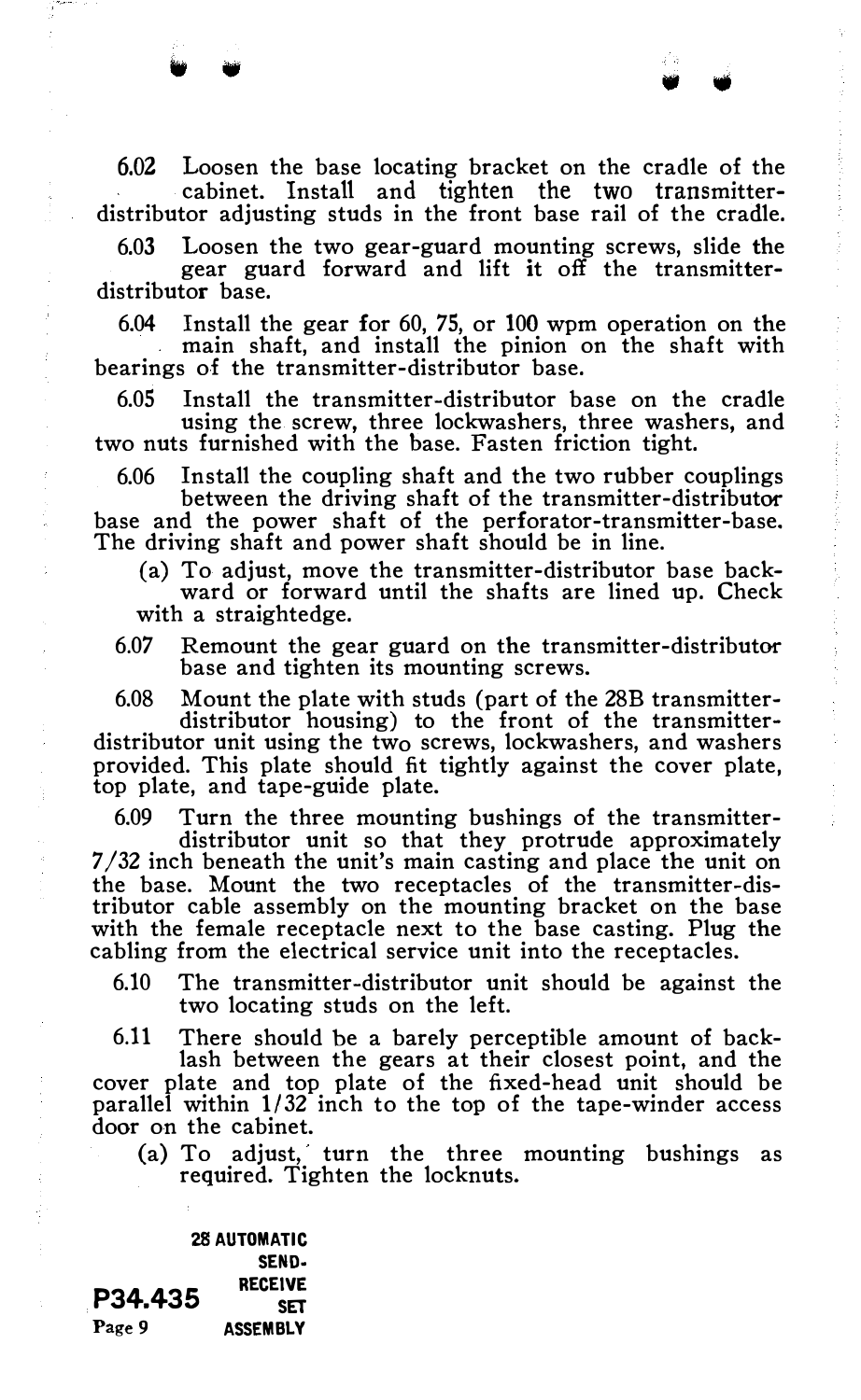6.12 Fasten the transmitter-distributor unit to the base using the three mounting screws, lockwashers, and flat washers. Turn the screws until they are friction tight.

·. 6.13 Check again to be sure the unit is against the two locating studs on the left side of the base. With the pivoted sensing head against the punch, the top plate of the pivoted sensing head (tape lid open) should be flush to 0.010 inch below the bottom surface of the tape slot in the punch block.

(a) To adjust, turn each of the two base adjusting studs in

the same direction an equal amount at a time until the requirement is met. Loosen the base mounting screws and check that the base is resting on all three mounting bushings. The cover and top plates should remain parallel within  $1/32$  inch to the top of the tape-winder access door on the cabinet.

- 6.14 The tape sensing pins should line up with the punch pins. Gauge by eye.
	- (a) To adjust, move the transmitter-distributor unit backward or forward using the play in the mounting holes.
- 6.15 Tighten the mounting screws for both the unit and the base.
- 6.16 Position the eccentric on the transmitter-distributor base so it rests against the lower right corner of the

rear plate of the unit and tighten its mounting screw.

6.17 Position the base locating bracket on the cabinet cradle assembly so that both locating surfaces rest against the base. Tighten the mounting screws.

- 6.18 Tighten the setscrews on the rubber couplings.
- 6.19 The top plate of the pivoted sensing head should meet the punch squarely.
	- (a) To adjust, remake the top plate adjustment given in the section entitled 28B Transmitter-Distributor Unit-' Requirements and Adjustments.
- · 6.20 There should be a clearance of 3/16 inch between the tape depressor and the punch.
	- (a) To adjust, position the tape-depressor bracket using

the play in the base mounting holes if necessary. Recheck the squareness and the alignment of the shafts. If it was necessary to loosen the base mounting screws in making this adjustment, tighten them.

**I I I I I**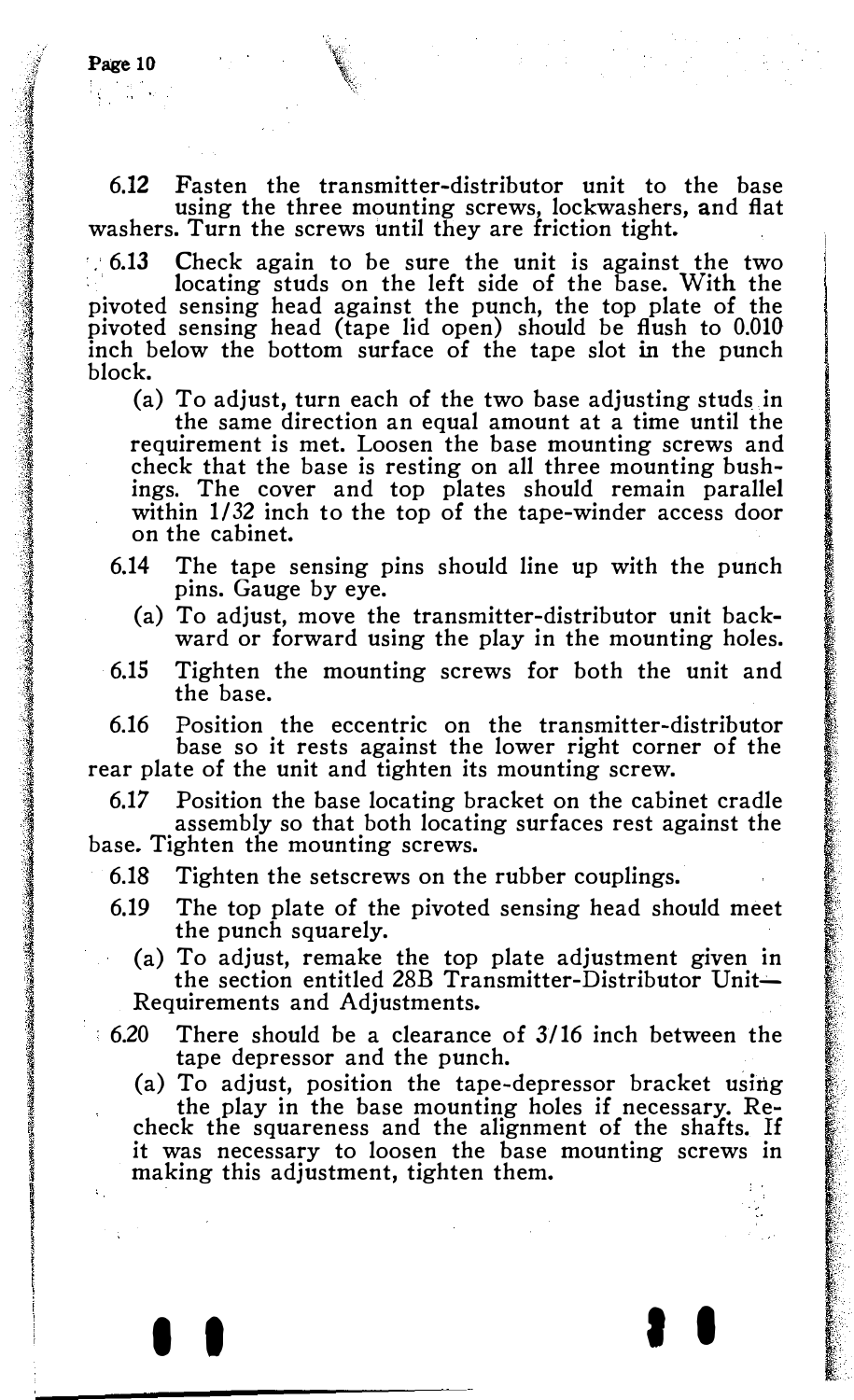621 The tape chute mounted on the casting of the transmitter-distributor unit should clear all moving parts on.

w •

the. transmitter-distributor unit and perforator at their closest point to the chute during an operating cycle.

(a) To adjust, loosen the tape chute mounting s crews to

friction tight and position the chute. Tighten the mounting screws.

6.22 Reinstall the crossbar, the housing that encloses the fixed head of the transmitter-distributor unit, and the front panel of the cabinet (removed in 5.08). Care should be taken in order not to damage the character counter.

6.23 Mount the auxiliary transmitter-distributor cover to the rear of the fixed tape-sensing unit using the screw,

lockwasher, and flat washer provided.

6.24 Install the keyboard-tape designation plate with the screws and lockwashers provided.

6.25 Attach the keyboard control switch shaft to its knob using the setscrew in the knob. Then install the shaft with knob by inserting the shaft through the hole in the designation plate and turning and pushing it until it snaps in place.

6.26 Fasten the tape storage bin to the cabinet by means of the two studs and the thumbscrew. Plug the cord into the receptacle provided on the left side of the cabinet partition.

6.27 Tape-depressor Extension

(a) The tape-depressor extension should be 0.040 inch to 0.080 inch from the punch block, and flush to 0.060 inch below the top of the punch block.

(b) The small tip of the tape-depressor extension should be centered in the area between the second and third punch-pin slots of the punch block.

(1) To adjust, loosen the locknut and position the depressor extension by moving it angularly and/ or horizontally.

(2) If the requirement cannot be met by following the adjustment given in (1), loosen the four mounting screws securing the oil reservoir mounting bar to the unit and turn the bar until the requirement is met. Tighten the four mounting screws. Remake the oil reservoir assembly adjustment and check the tapedepressor adjustment given in the section entitled 28B Transmitter-Distributor Unit-Requirements and Adjustments.

对对方的 化分子体管 医安全性 医氧化物 计可分类数

28 AUTOMATIC SEND-P34.435 <sup>receive</sup> Page 11 ASSEMBLY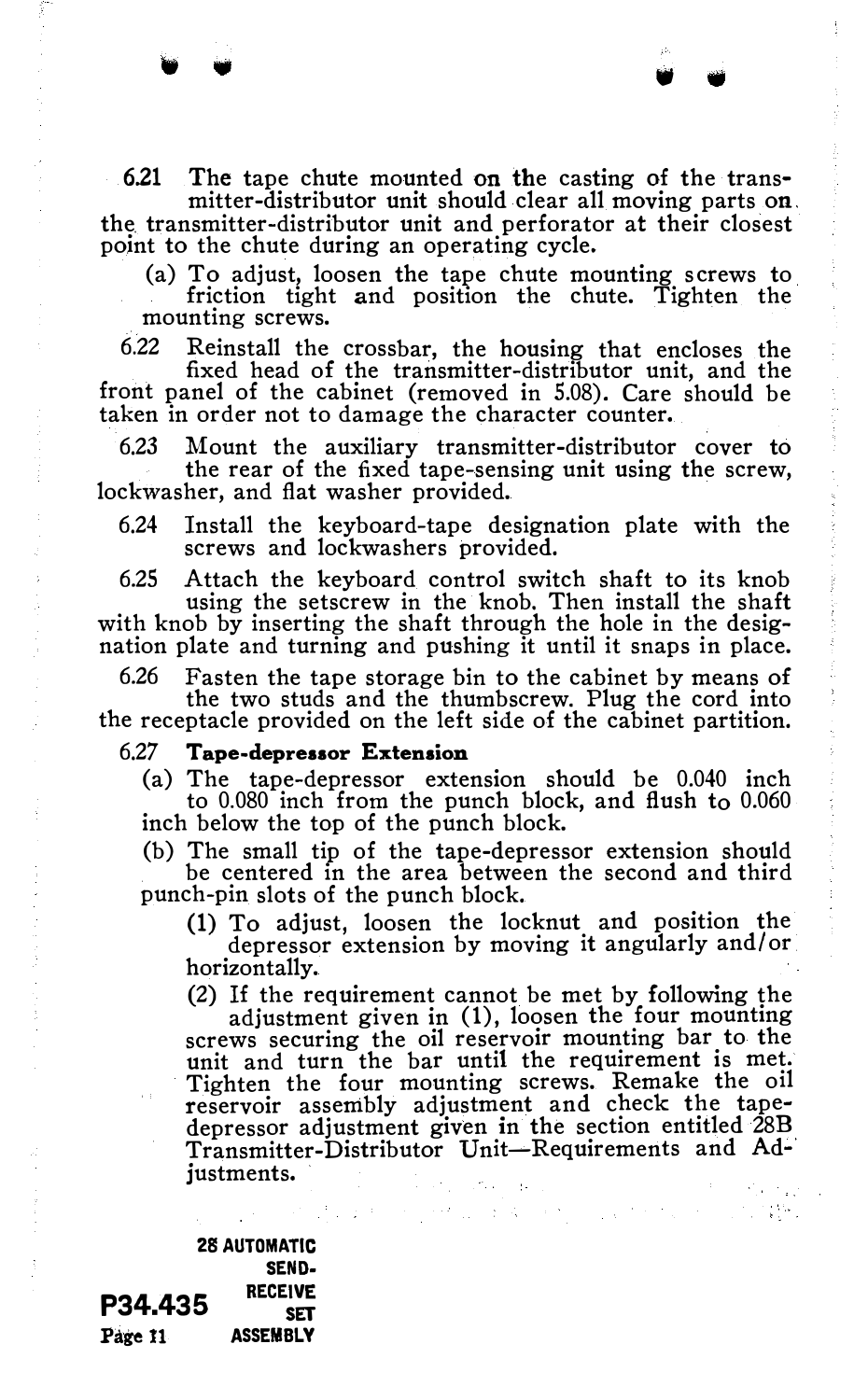(3) Loosen the two horizontal adjusting screws on the depressor extension and position the extension as required to meet (b).

(c) With the tape following in its normal path, and with the pivoted head approximately 15 characters from the punch block, the edge of the tape must not touch the depressor.

(1) If necessary, refine the tape-depressor adjustment

given in the section entitled 28B Transmitter-Distributor Unit-Requirements and Adjustments.

(d) With the pivoted-transmitter unit not transmitting, and with the tape following in its normal path and flowing from the punch, the tape depressor should guide the tape to the tape beater to assure positive stuffing of the tape into the tape storage bin.

(1) If necessary, readjust the tape-depressor extension.

#### 6.28 Last-character Contact-switch Assembly:

(a) With the motor running and tape extending from the punch to the pivoted sensing head, and with the sensing head one character away from the punch block, there should be a clearance of 0.010 inch to 0.015 inch between the tape-deflector ear and the last-character-switch insulating button. With the pivoted sensing head against the punch block, there should be a clearance of at least 0.005 inch between the contacts.

(1) To adjust, loosen the contact bracket mounting screws and position the bracket as required. Tighten the screws.

#### 7. INSTALLATION OF 28C TRANSMITTER-DISTRIBUTOR

7.01 Mount the tape chute (furnished with the 28F teletypewriter cabinet) friction tight on the transmitterdistributor base using the two screws, lockwashers, and flat washers provided.

7.02 Loosen the gear-guard mounting screws, slide the gear guard forward and lift it off the transmitter-distributor

base.

7.03 Install the gear for 60, 75, or 100 wpm operation on the main shaft, and install the pinion on the shaft with bearings of the transmitter-distributor base.

7.04 Adjust the three mounting bushings on the transmitterdistributor unit so they protrude approximately 7/32 inch beneath the main casting and place the unit on the base.

• • I I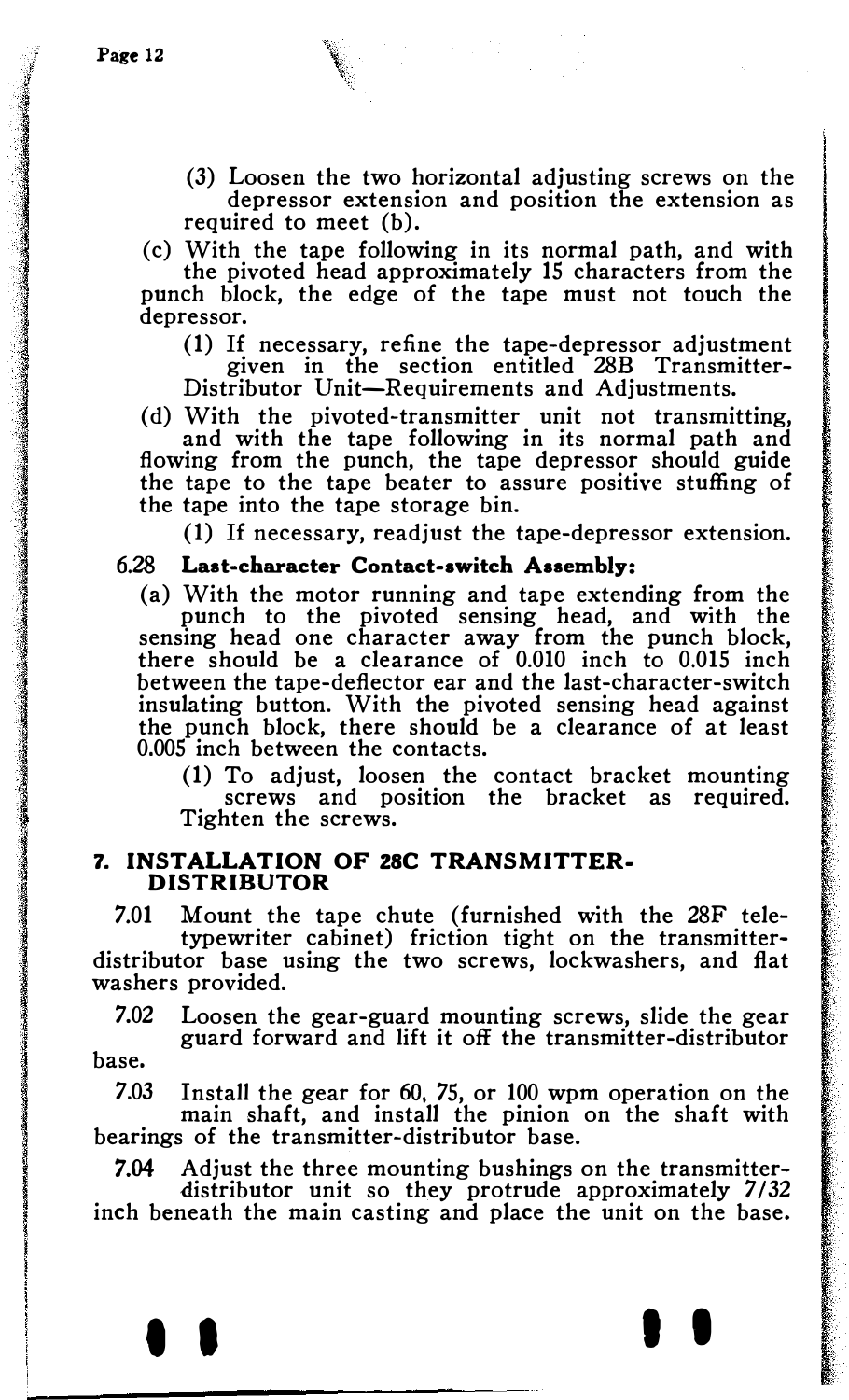Do not tighten the locknuts. There should be a barely perceptible amount of backlash between the gears at their closest point.

(a) To adjust, turn the mounting bushings as required.

7.05 Loosen the locating bracket on the cradle assembly.

Place the base, together with the unit mounted on it, on the cradle assembly. Mount the connector of the cable assembly to the side mounting bracket on the base using the two screws and lockwashers furnished. Plug the cable from the electrical service unit into the connector.

7.06 Fasten the base friction tight using the three screws, lockwashers, and flat washers furnished with the cabinet.

7.07 Install the coupling shaft and the two rubber couplings

between the driving shaft of the base and the power shaft of the perforator-transmitter-base. The driving shaft and the power shaft should be in line.

(a) To adjust, move the transmitter-distributor base backward or forward until the shafts are lined up. Check with a straightedge.

- 7.08 Remount the gear guard on the transmitter-distributor base and tighten its mounting screws.
- 7.09 Make certain the unit is against the two locating studs on the left side of the base.
- 7.10 The pivoted sensing head should meet the punch squarely.

(a) To adjust, position the base using the play in the base mounting holes. If necessary, remake the top plate adjustment given in the section entitled 28C Transmitter-Distributor Unit—Requirements and Adjustments.

7.11 There should be a clearance of 3/16 inch between the tape depressor and the punch.

(a) To adjust, position the tape depressor bracket using the play in the base mounting holes. Recheck squareness and shaft line-up. Tighten the base mounting screws.

7.12 Position the base locating bracket on the cradle assembly so that both of its locating surfaces rest against the transmitter-distributor base. Tighten the locating bracket mounting screws and the setscrews on the rubber couplings.

28 AUTOMATIC SEND-RECEIVE SET ASSEMBLY P34.435 Page 13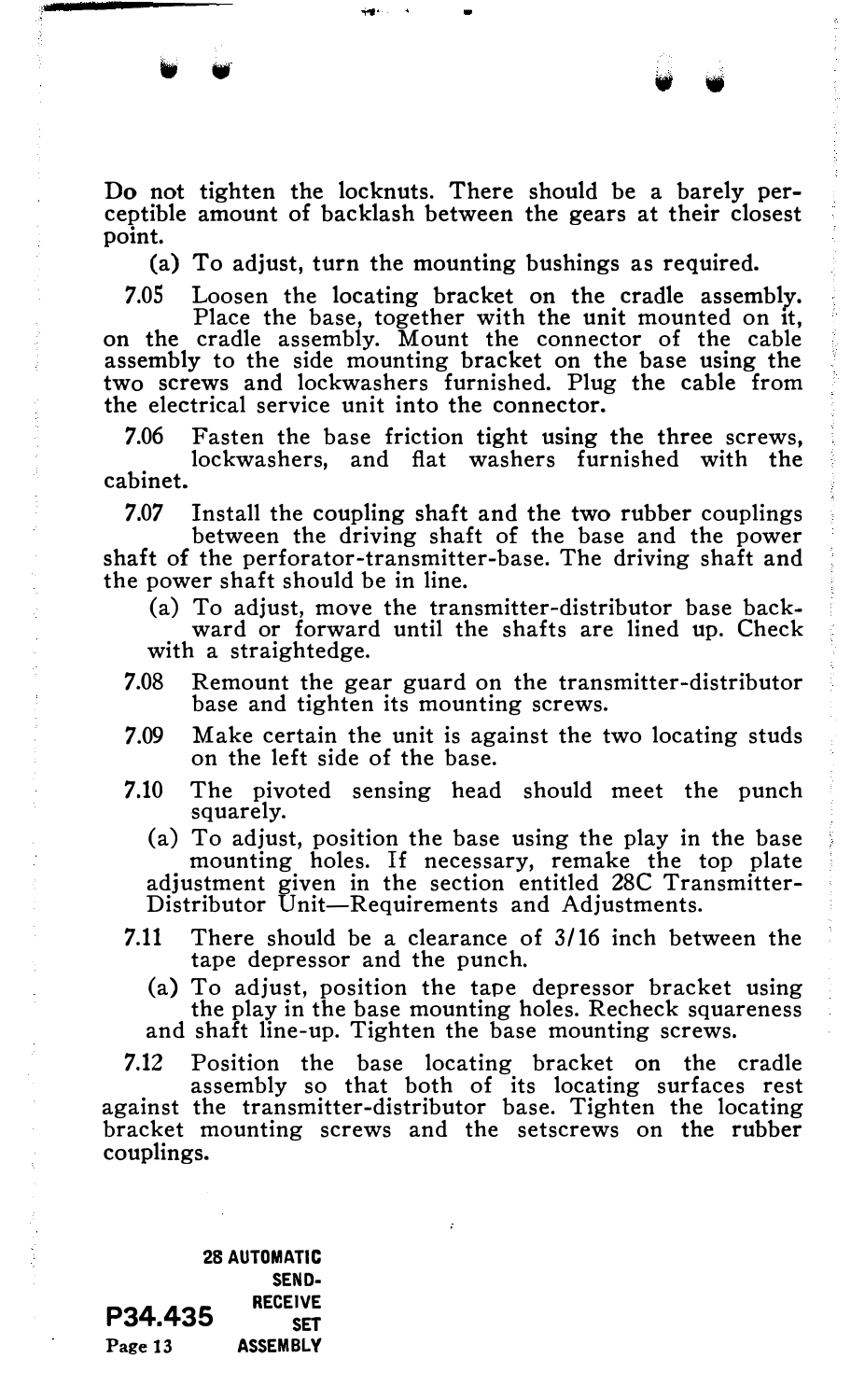7.13 With the pivoted sensing head against the punch, the top plate of the pivoted sensing head (tape lid open) should be flush to 0.010 inch below the bottom surface of the tape slot in the punch block.

(a) To adjust, use the gear mesh point as a pivot point and turn the mounting bushings of the transmitterdistributor unit as required. Recheck gear backlash.

- 7.14 The sensing pins of the transmitter-distributor unit should line up with the punch pins. Gauge by eye.
	- (a) To adjust, move the transmitter-distributor unit backward or forward as required, and then fasten the unit with the three mounting screws, lockwashers, and washers.

7.15 Position the eccentric on the transmitter-distributor base so that it rests against the rear plate of the transmitter-distributor unit, and tighten its screw.

7.16 Position the tape chute so that it clears all moving parts on the transmitter-distributor unit and perforator

at their closest point to the chute during an operating cycle.

(a) To adjust, loosen the tape-chute mounting screws to friction tight and position the chute. Tighten the mounting screws.

7.17 Reinstall the crossbar and then the front panel removed in 5.08. Care should be taken in order not to damage

the character counter.

·1

la de la segunda de la componenta de la componenta de la componenta de la componenta de la componenta de la co<br>La componenta de la componenta de la componenta de la componenta de la componenta de la componenta de la compo

•••• !

l

la anno 1940 ann an Chomach an Albanya.<br>Leo **Increase ISONAL** 

**International Constitution** 

- 7.18 Install the designation plate to the left of the keyboard using the two screws and lockwashers provided.
- 7.19 Install the parts and make the adjustments specified in 6.23, 6.24, 6.25, and 6.26.

#### 8. INSTALLATION OF 28F OR 28G TRANSMITTER-DISTRIBUTOR

**FREE 14**<br>
2.13 With the pivoted sensing head against the punch, the<br>
2.13 With the pivoted sensing head degale that  $\theta$  on the bottom surface of the<br>
1.0 of disk in this to 0.00 line below the bottom surface of the<br>
1.0 8.01 Remove the deflector from the top of the rear plate of the transmitter-distributor unit by first removing the two screws, the two lockwashers, and the washer used to mount it. Replace the right mounting screw and lockwasher. The deflector and the remaining screw, lockwasher, and washer may be discarded.

8.02 Screw in the three bushings which serve as the mounting feet of the transmitter-distributor unit until they are tight. (No vertical adjustment of the unit is needed.)

8.03 Loosen the two gear-guard mounting screws, slide the gear guard forward, and lift it off the transmitterdistributor base.

t 1988 - 1988 - 1988 - 1988 - 1988 - 1988 - 1988 - 1988 - 1988 - 1988 - 1988 - 1988 - 1988 - 1988 - 1988 - 198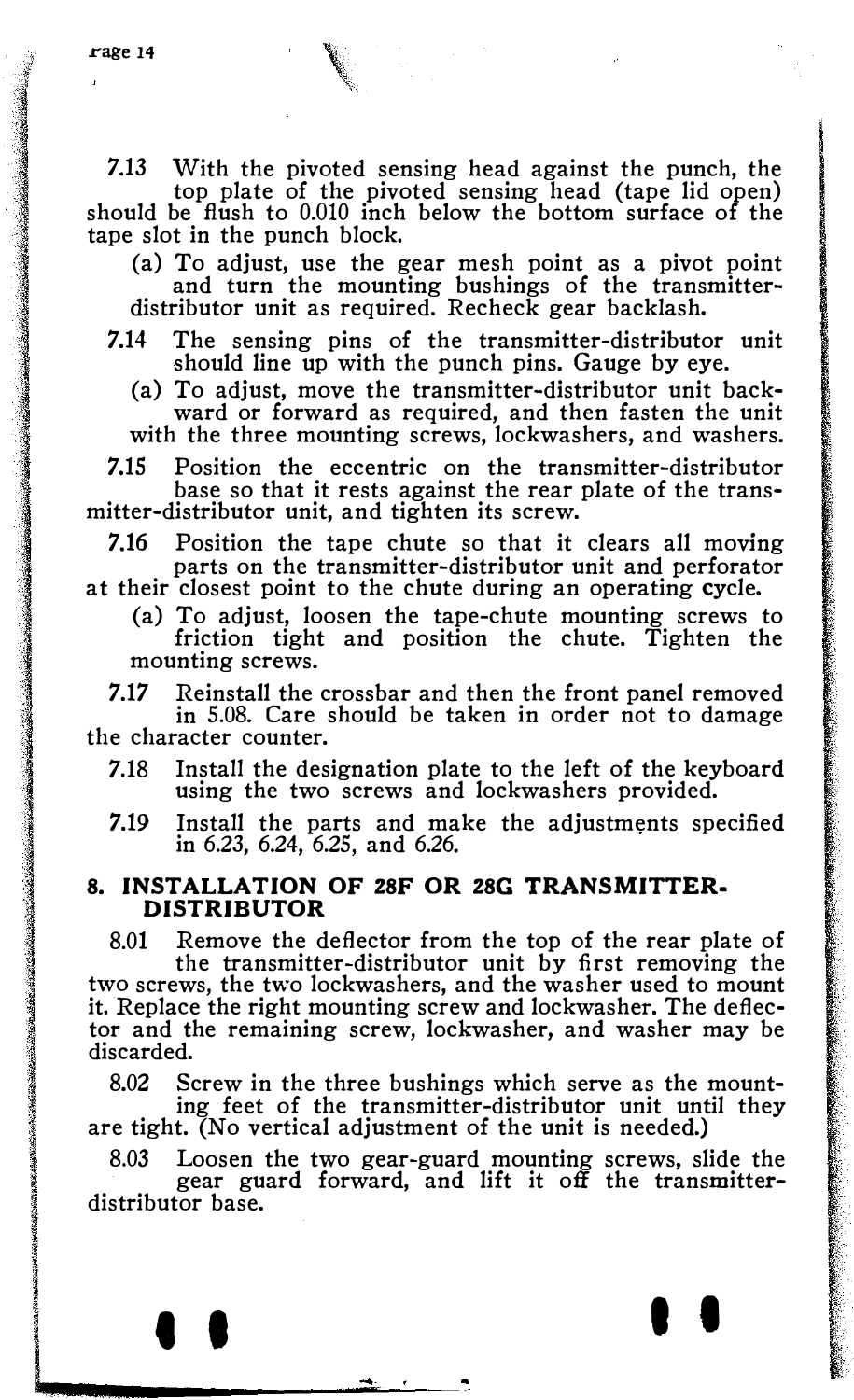8.04 Install the gear for 60, 75, or 100 wpm operation on the main shaft, and install the motor pinion on the shaft with bearings of the transmitter-distributor base.

• • • w

8.05 Mount the transmitter-distributor unit on the transmitter-distributor base using the three screws, lock-washers, and washers provided. Tighten the mounting screws until they are friction tight.

8.06 Remove the screw from the left front corner of the cabinet cradle assembly. Place the base and unit on the cradle. Raise the corner of the cradle, being careful not to disturb any adjustments, and route the transmitter-distributor cabling under the cradle to the rear left corner of the transmitter-distributor base and mount the cable and connector to the bracket using the hardware furnished. Replace and fasten the screw removed from cradle. Plug the cabling from the electrical service unit into the connector.

8.07 Fasten the base to the cradle assembly using the three screws, lockwashers, and washer furnished. Tighten the mounting screws until they are friction tight.

8.08 Couple the transmitter-distributor shaft to the shaft of the perforator-transmitter-base. The shafts should be in line. Check with a straightedge.

(a) To adjust, use the play in the mounting holes of the transmitter-distributor base to line up the driving shaft, the coupling shaft, and the shafting of the perforatortransmitter-base. Tighten the transmitter-distributor base mounting screws and the setscrews on the rubber coupling.

8.09 The gears should be aligned and there should be a barely perceptible amount of backlash between the gears at their closest point.

(a) To adjust, move the transmitter-distributor unit laterally on the base as required. Tighten the mounting screws on the transmitter-distributor unit.

8.10 Install the plate with studs on the front of the transmitter-distributor unit using the two screws, lockwashers, and washers.

8.11 Remount the gear guard on the transmitter-distributor base and tighten its mounting screws.

8.12 Reinstall the crossbar and cover of the transmitterdistributor housing and the front panel of the teletypewriter cabinet (in that order). Take care that no damage is done to the character counter.

28 AUTOMATIC SEND· P34.435 RECEIVE Page 15 ASSEMBLY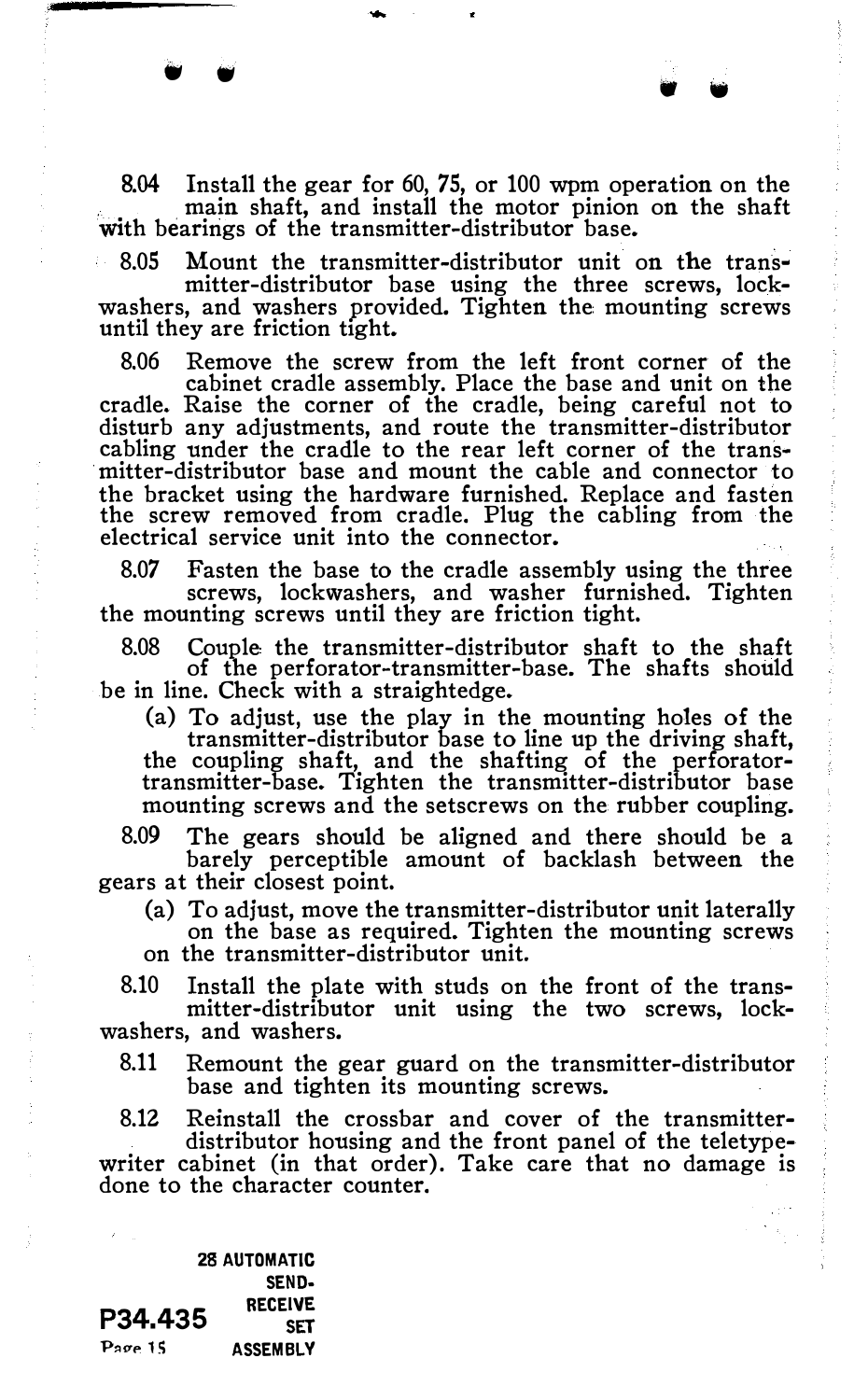8.13 In order to maintain a low noise level, there should be a minimum clearance of  $1/32$  inch between the transmitter-distributor unit and the cabinet, and also between the sides and top plates and the housing.

(a) To adjust, loosen the mounting screws of the housing detent spring until they are friction tight and move the spring backward or forward as required. Tighten the mounting screws. See 11.01, 11.02, and 11.03.

8.14 Install the designation plate to the left of the keyboard using the screws and lockwashers provided.

8.15 Attach the keyboard control switch shaft to its knob

using the setscrew in the knob. Then install the shaft with knob by inserting the shaft through the hole in the designation plate and turning and pushing it until it snaps in place.

### 9. INSTALLATION OF 28E OR 28H TRANSMITTER-DISTRIBUTOR

Note: No vertical adjustment of the transmitter-distributor unit is needed.

9.01 Loosen the two gear-guard mounting screws, slide the gear guard forward and lift it off the transmitterdistributor base.

9.02 Install the gear for 60, 75, or 100 wpm operation on the main shaft, and install the motor pinion on the shaft with bearings of the transmitter-distributor base.

9.03 Mount the transmitter-distributor unit on its base using the three mounting screws, lockwashers, and flat washers provided. Turn the screws until they are friction tight.

9.04 Place the unit and base assembly on the cabinet cradle.

Route the cable assembly along the right side of the base and mount the connector with the hardware furnished. Plug the cabling from the electrical service unit into the connector.

9.05 Fasten the base to the cradle assembly using the three screws, lockwashers, and washers furnished. Turn the screws until they are friction tight.

9.06 Couple the transmitter-distributor shaft to the shaft of

the perforator-transmitter-base. The driving shaft of the transmitter-distributor, the coupling shaft, and the power shaft of the perforator-transmitter-base should be in line. Check with a straightedge.

• • I I

**International Gallery**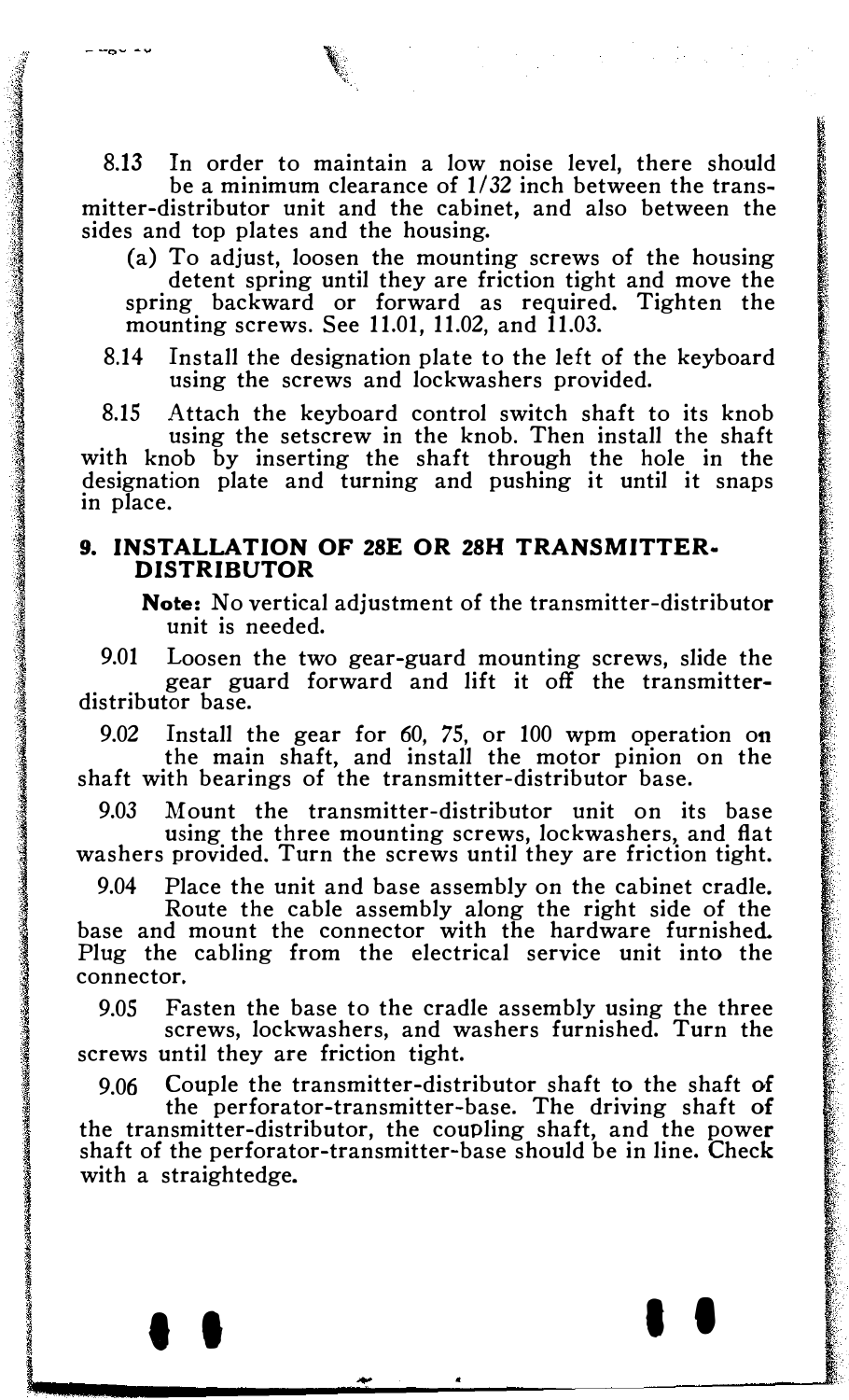(a) To adjust, position the transmitter-distributor shaft by using the play in the transmitter-distributor base mounting holes. Tighten the transmitter-distributor base mounting screws and the coupling setscrews.

• w

9.07 The gears should be in alignment and there should be a barely perceptible amount of backlash between the gears at their closest point.

- (a) To adjust, laterally position the transmitter-distributor unit on the base. Tighten the mounting screws.
- 9.08 Remount the gear guard on the transmitter-distributor base and tighten its mounting screws.

9.09 Install the plate with studs on the front of the transmitter-distributor unit using the screws, lockwashers, and washers provided.

9.10 Reinstall the crossbar and the auxiliary housing of the transmitter-distributor housing, and the front panel of the teletypewriter cabinet (in that order). In doing this care should be taken not to damage the character counter.

9.11 Make the adjustments and install the parts covered in 8.11, 8.12, and 8.13.

#### 10. INSTALLATION OF 4A TAPE WINDER IN A 28 TELE-TYPEWRITER CABINET WITH TAPE-WINDER COMPARTMENT

10.01 The backlash and alignment between the motor pinion and the driven gear should meet the standard require-ments of the Bell System Practice entitled 4A Tape Winder (Motor Driven)-Requirements and Procedures.

10.02 With the motor toward the rear, place the tape winder between the two side flanges of the tape-winder tray.

Plug the cord into the receptacle in the cabinet. Slide the tape winder back until its base plate drops into place behind the front retaining flange of the tray.

#### 11. MISCELLANEOUS INSTRUCTIONS

11.01 The cabinet cradle is factory-adjusted (no load) for nominal squareness and parallelism with respect to the cabinet. Two locating eccentrics are positioned against the rear rail. The cradle may have to be repositioned after the units are installed in order to level the equipment and obtain a flush fit with respect to the cabinet.

11.02 If it is necessary to raise or lower the cradle after the units are installed, loosen the locknuts on the right front and the two rear vibration mounts, and the locknut on

28 AUTOMATIC SEND· RECEIVE SET **ASSEMBLY** P34.435 Page 17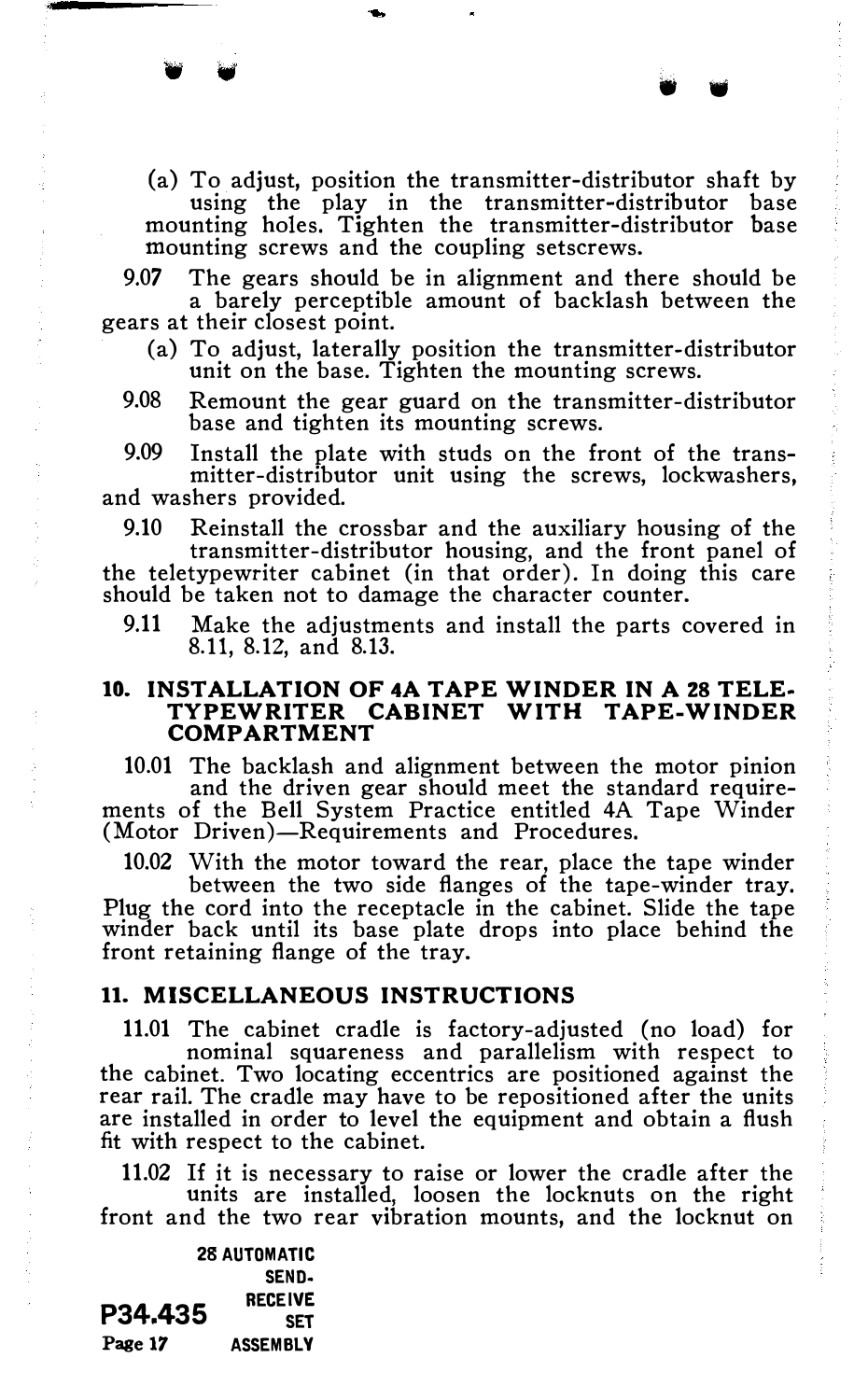the lower end of the stud in the left vibration mount. Raise or lower the cradle by turning the studs. Tighten the locknuts while holding the studs in position.

11.03 If it is necessary to move the cradle backward or for-

ward after the units are installed, loosen the four screws holding the front and rear rails and the two screws securing the eccentrics. Move the cradle as necessary. Tighten the four cradle-rail mounting screws. Position the eccentrics against the rear rail and tighten their mounting screws.

- 11.04 Secure all cords and cables where necessary to keep them away from moving parts.
- 11.05 Apply a thin film of grease to all newly installed gears.
- 11.06 Check to see that the fuses, plugs, screw terminal connections, and lamps are not loose or broken.
- 11.07 CAUTION: ALL Transmitter-distributor bases equipped with rubber isolation bushings must be grounded to the cradle using a TP117366 jumper with terminals.
- 11.08 Check that the power switch is in the OFF position and then connect the set to the power.
- 11.09 Install paper and ribbon in the typing unit.
- 11.10 Mount the tape guide on the tape-reel container using the nut plate, the two lockwashers, the two washers,

and the two screws provided. The open end of the tape guide should be to the right. Thread the tape from the top of the roll of tape through the open end of the tape guide and into the tape entry chute.

#### 12. OPERATING TESTS

12.01 Check to see that the set will operate properly by performing the following tests.

12.02 With the keyboard control knob in the keyboard (K) position and the LINE-TEST key (if present) in LINE

position, manually depress each character key and determine that the proper character is printed.

12.03 With the keyboard control knob still in the K position, operate the following keys and determine that the proper functions are performed.

(a) Depress the LOC LF (local line feed) key. This shall

cause the paper to feed from the typing unit at approximately three times the speed obtained when the LINE FEED and REPT (repeat) keys are held depressed.

• t I I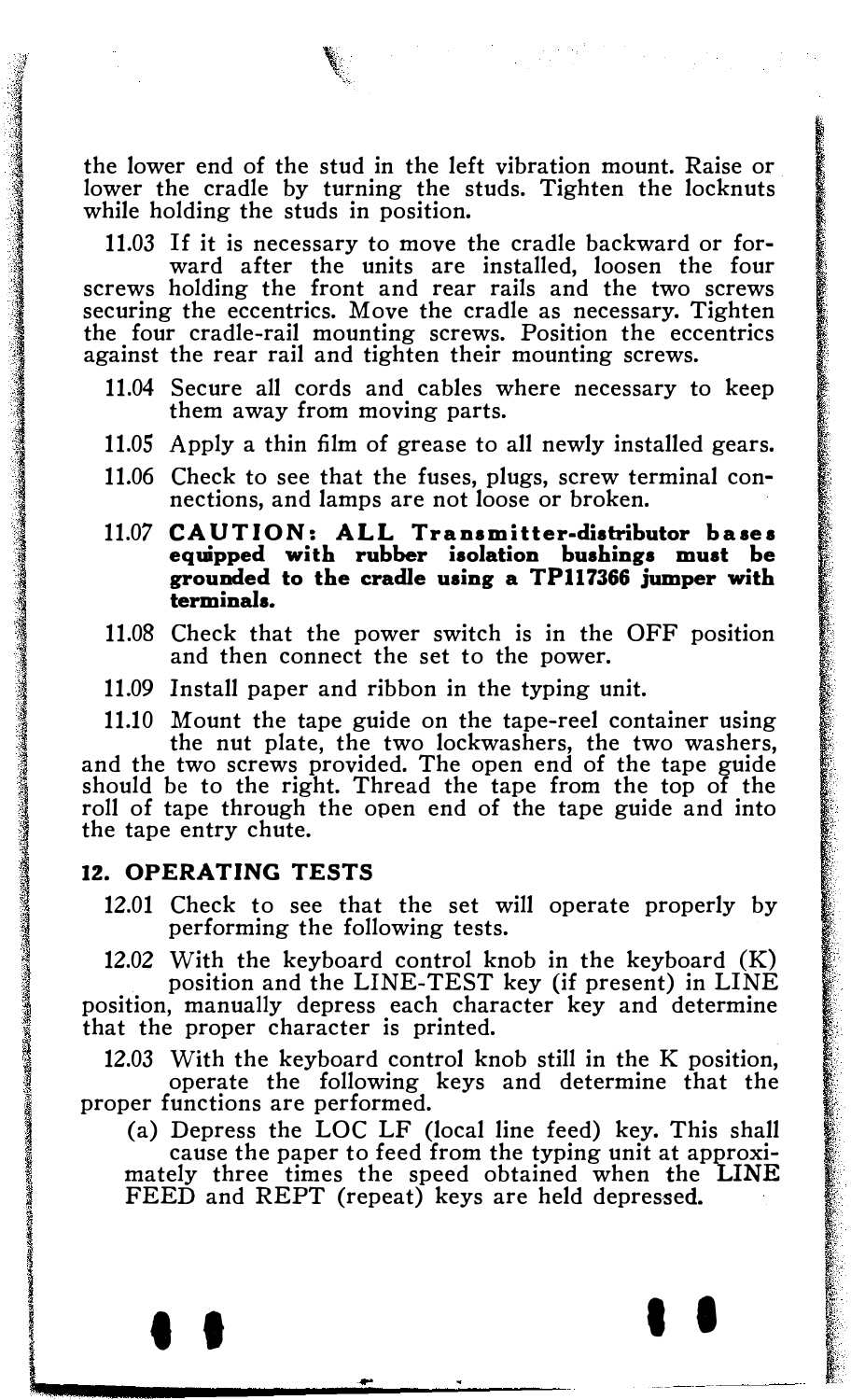HV.

(b) Depress the REC (keyboard lock) key. This shall cause the signal generator to be shunted, and thereby

prevent signal generation. This key shall remain depressed until released by depressing the SEND key.

(c) Depress the SEND key (keyboard unlock). This shall remove the shunt from the signal generator.

(d) Depress the BREAK key and hold it depressed for about two seconds. This shall operate the electrical keyboard lock as in (b), making it necessary to depress the SEND key to resume keyboard transmission.

(e) Hold the REPT (repeat) key depressed together with any other key except the local function keys. This shall cause repeated transmission of the associated code combination.

(f) Depress the LOC CR (local carriage return) key. This

shall cause the carriage to be returned to the lefthand margin.

(g) Depressing the upper-case S key shall cause the bell to ring once clearly each time the key is depressed. ·

(h) Depressing the Blank key alternately with any other key except the local function keys shall not lock the keyboard. Depressing the Blank key twice in succession shall operate the keyboard lock, making it necessary to depress the SEND key to resume keyboard transmission.

(i) Operate the LINE-TEST key to the TEST position. Performing the tests given in 12.02 and 12.03(a) through (h) shall give the same results, except that operation shall be on a local loop. No break in the signal line shall occur as the LINE-TEST key is switched.

12.04 With the keyboard control knob in the keyboard-tape (K-T) position and the LINE-TEST key (if available) in the LINE position, manually depress each key and determine that the correct character has been printed on the page printer and perforated in the tape. If the perforator-transmitter-base includes a typing perforator or reperforator, the correct character shall also be printed on the tape.

12.05 With the keyboard control knob still in the K-T posi-

tion, operate the following keys and determine that the proper functions are performed.

(a) Depress the Blank and REPT (repeat) keys simultaneously. This shall cause the tape to feed out without interruption.

28 AUTOMATIC SEND· P34.435 <sup>Receive</sup> Page 19 ASSEMBLY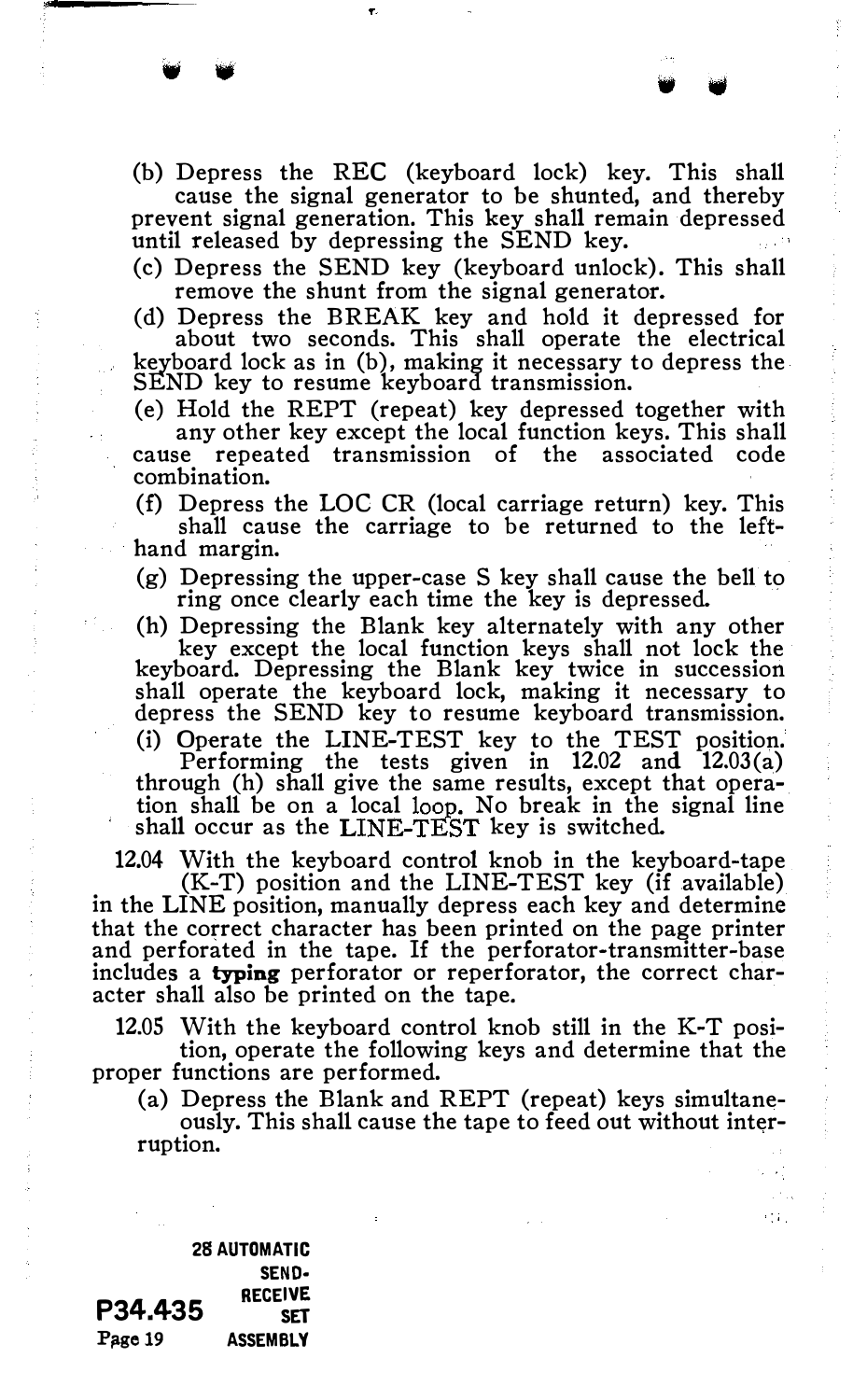waa yaa ku jirtaa ku jirtaa ku jirtaa ku jirtaa ku jirtaa ku jirtaa ku jirtaa ku jirtaa ku jirtaa ku jirtaa ku<br>Waliofari

ag u 40

International Accounts of the Accounts of the Accounts of the Accounts of the Accounts of the Accounts of the Accounts of the Accounts of the Accounts of the Accounts of the Accounts of the Accounts of the Accounts of the

1·.···'·:····. ..

elementation (n. 1986)<br>1986 - Paul Barnett, politik amerikanischer Politik (n. 1986)<br>1986 - Paul Barnett, politik amerikanischer Politik (n. 1986)

i<br>India<br>I

(b) Depress the E and REPT keys simultaneously. This

shall cause the character counter to count without missing. The end-of-line indicator lamp shall light when its preset count is reached. Depressing the CAR RET (carriage return) key shall cause the indicator of the character counter to return to zero. Depressing the E key again, shall cause the counter to count one character.

(c) Depress the keys indicated in 12.03(b) through (i). The same functions shall be performed as indicated in those tests.

(d) The transmitter-distributor shall be operative. Check the accuracy of transmission by using a prepared tape

and monitoring the transmission on the typing unit.

(e) Operate the LINE-TEST key to the TEST position. Performing the tests given in (a) through (d) shall give

the same results except that operation shall be on a local loop.

12.06 With the keyboard control knob in the tape (T) posi-

tion and the LINE-TEST key (if available) in the LINE position, depress the Blank and REPT keys simultaneously. This shall cause the tape to be fed out of the punch at high speed without interruption until the depressed keys are released.

12.07 Perform the test covered in 12.05(b).

12.08 Operate the LINE-TEST key to the TEST position. Performing the tests covered in 12.06 and 12.07 shall give the same results.

12.09 The cabinet lighting is controlled by a 3-position switch

located inside the top of the cover just to the left of the top right door. With the set connected to power, the power switch in the ON position, and the light switch in the OFF position, all lights shall be off; with the light switch in the NORMAL ON position, all lights shall be on except for the endof-line indicator lamp; with the light switch in the MAINTE-NANCE ON position, all lights shall be on continuously except for the end-of-line indicator lamp. With the set connected to power, the power switch in the OFF position, and the light switch in the MAINTENANCE ON position, all lights shall be on except for the end-of-line indicator lamp.

# 13. REFERENCE BELL SYSTEM PRACTICES

13.01 All of the Bell System Practices referred to in this section for supplementary information are listed in Section P34.001, Alphabetical Index of 28-type Equipment.

• • I I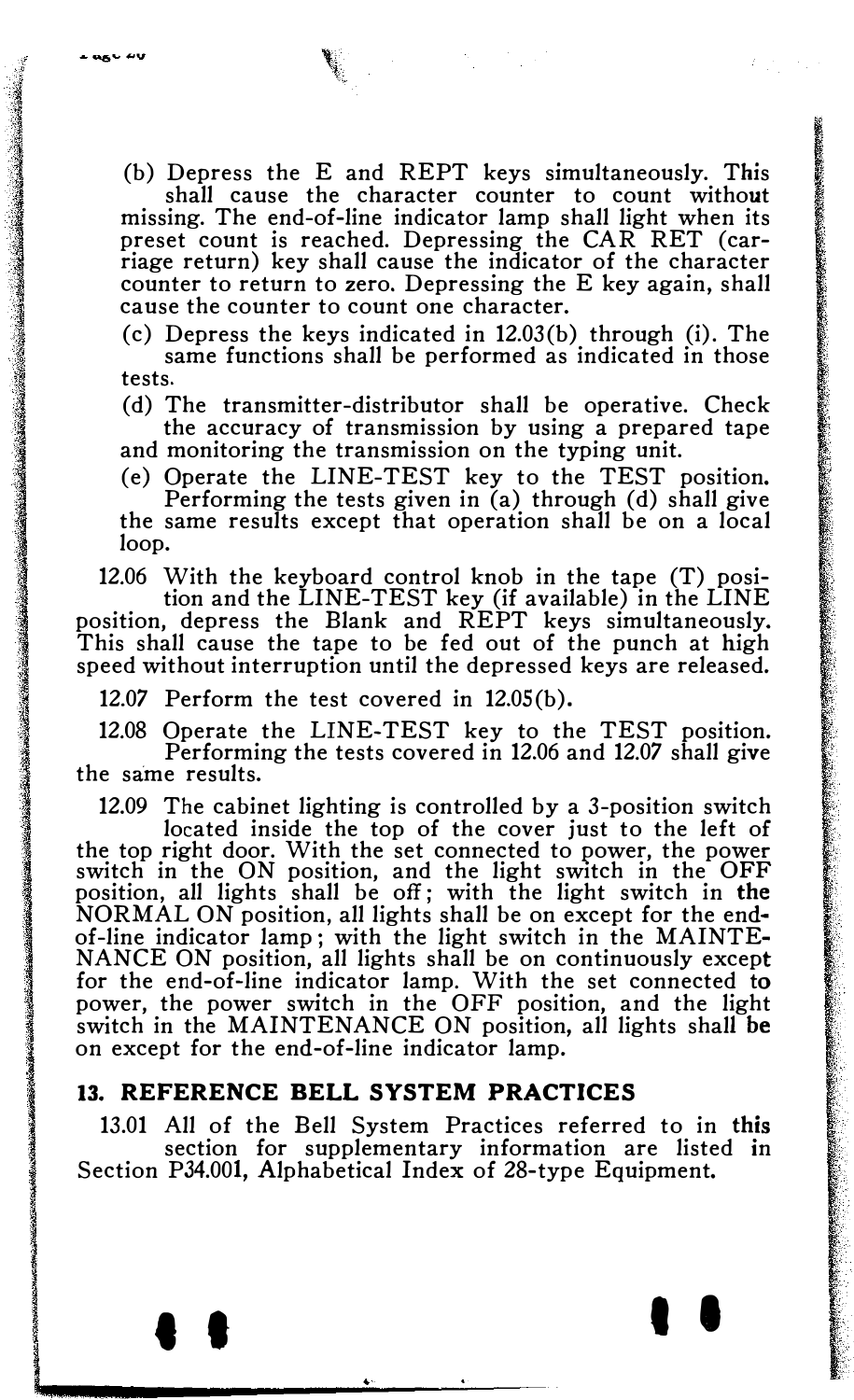13.02 The following Bell System Practices also contain infor-mation that may be useful in connection with this section.

| Subject                                              | Section |
|------------------------------------------------------|---------|
| Teletypewriter — General Requirements P30.012        |         |
| Teletypewriter Tools and Maintenance SuppliesP30.301 |         |
| Preparation of Teletypewriter Apparatus for          |         |

28 AUTOMATIC P34.435 Page 21 21 Pages SEND· RECEIVE SET ASSEMBLY

à

经合同的经营收入 医心中心血管炎 医血液分泌 医马克氏试验检尿道 计可以分类程序 医心包的 医心包的 化二硫酸盐 化硫酸盐 计数字符号

underlieb absolute

. The contrast of the contrast of the contrast of the contrast of the contrast of the contrast of the contrast of the contrast of the contrast of the contrast of the contrast of the contrast of the contrast of the contras

South Avenue Į